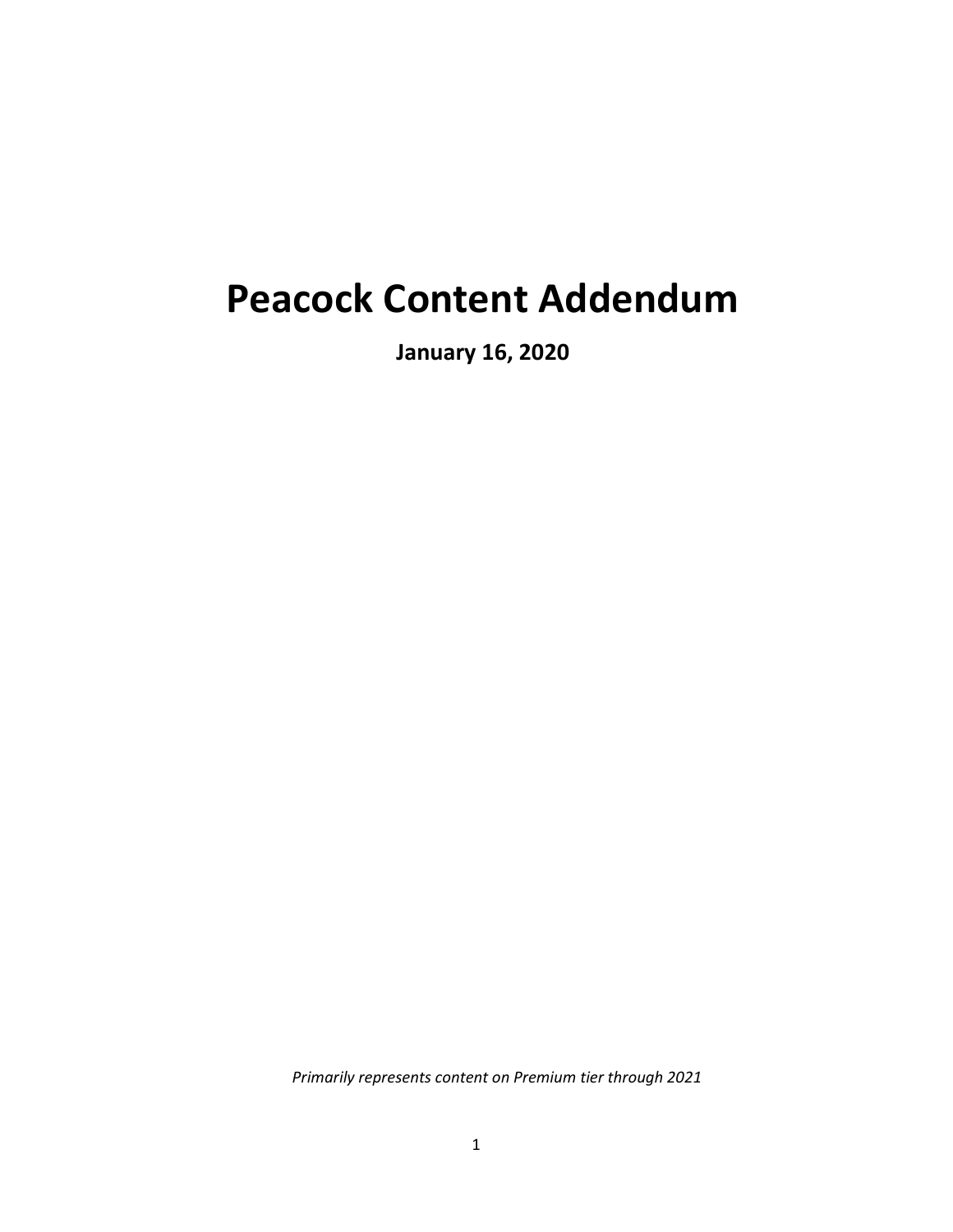With 15,000+ hours of content, Peacock has something for everyone – from sports and news, classic films, exciting new originals, next-day episodes of broadcast favorites, to some of the most popular shows in television history. Simply stated, Peacock is the ultimate content destination. Below is a summary of the programming that is expected to be available on Peacock Premium through 2021.

## Current Season Broadcast

NBC and Telemundo are home to some of the most acclaimed shows on television today. Peacock users can stream shows like This Is Us, Superstore, Law and Order: SVU, Operación Pacífico, and World of Dance the day after they air, with access to most previously aired current season episodes as well. For fans of late-night, episodes of The Tonight Show Starring Jimmy Fallon and Late Night with Seth Meyers will be available to stream early on Peacock each day.

## News & Sports

There has never been a more important time to stay informed. Drawing from trusted and iconic brands like NBC News, Sky News, MSNBC, and CNBC, Peacock users will have access to live news, same-day rebroadcasts, curated shorts, and exclusive 2020 Election coverage.

With the 2020 Tokyo Olympics beginning this summer, Peacock will be the ultimate hub for sportslovers. Users will have access to live coverage of marquee Olympic events, in addition to analyst commentary, athlete profiles, and more. For fans of the Premier League, Peacock will stream 2,000 hours of programming including over 140 live matches. And for golf enthusiasts, Peacock will cover the Ryder Cup, with live coverage of featured holes and groups. All this – in addition to thousands of hours of original documentaries, curated clips, and more.

## Original Series & Films

Peacock originals will feature the industry's very best directors, producers, writers, and actors, with an impressive collection of shows that are completely unique to the service. Bold dramas like the new adaptation of the classic novel **Brave New World** will complement innovative comedies like Tina Fey's Girls5Eva, and an exciting portfolio of unscripted shows, including a behind the scenes look at the making of Saturday Night Live. Revivals of classic favorites like Saved by the Bell and Battlestar Galactica make Peacock originals impossible to miss.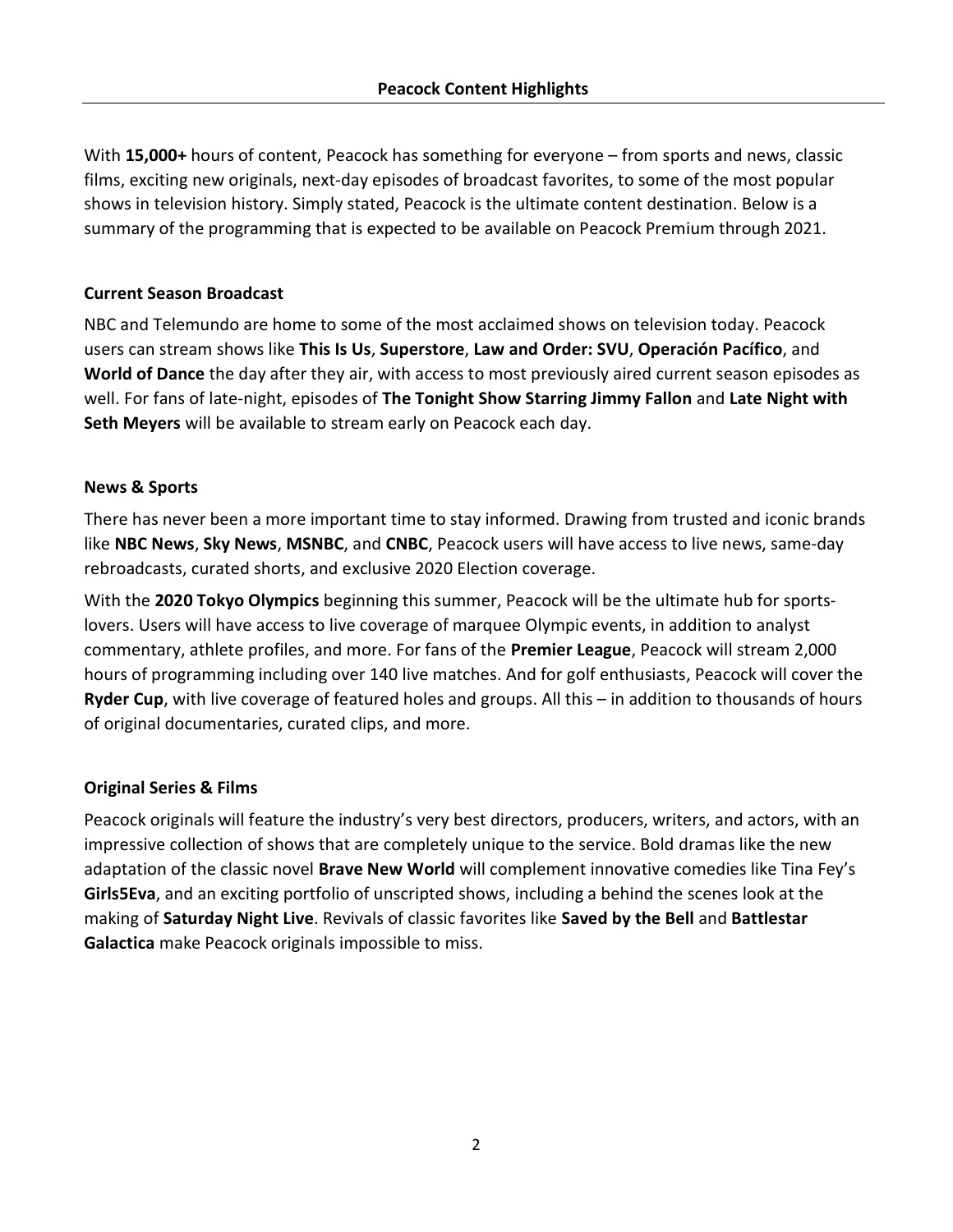## Television Series Library

#### 10,000+ Hours

Peacock will be home to a collection of iconic library television series, including marquee scripted hits like The Office, Yellowstone, and the Dick Wolf library (over 1,000 hours of the Law and Order and Chicago brands), unscripted tent-poles such as Top Chef and The Kardashians, kids favorites like Curious George, and an expansive library of Spanish-language hits including Betty En NY.

## Film Library

#### 1,200+ Hours

Drawing from Universal, DreamWorks, Illumination, and Focus Features' vast libraries of premier movies and franchises, Peacock will offer over 600 films in its first year after launch. Peacock films will appeal to the entire household and include celebrated titles like Jurassic Park, The Fast and the Furious, E.T. the Extra Terrestrial, Trolls World Tour, The Croods, and Shrek.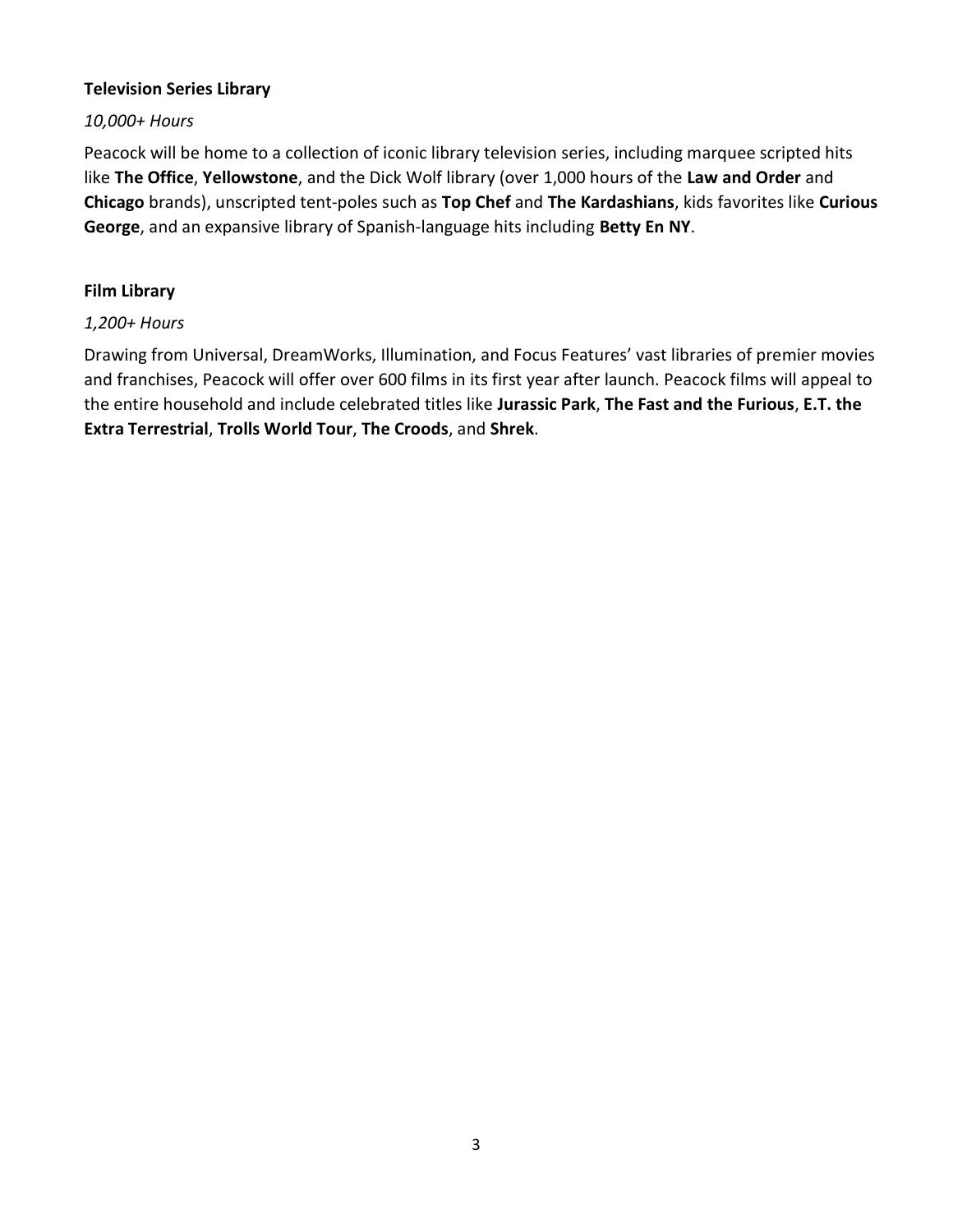NBC is home to some of the most beloved TV shows. For most of our broadcast primetime slate, Peacock will offer viewers next-day access to new current season episodes, as well as previously aired current season episodes.

#### Select Next-Day-Airing Titles

| America's Got Talent: Champions | Manifest                       |
|---------------------------------|--------------------------------|
| Blindspot                       | New Amsterdam                  |
| <b>Bluff City Law</b>           | Perfect Harmony                |
| Bring the Funny                 | Songland                       |
| Chicago Fire                    | Sunnyside                      |
| Chicago Med                     | Superstore                     |
| Chicago P.D.                    | The Blacklist                  |
| Council of Dads*                | The Inbetween                  |
| Ellen's Game of Games           | The Kenan Show*                |
| <b>Hollywood Game Night</b>     | The Wall                       |
| Indebted*                       | This Is Us                     |
| Law and Order: SVU              | <b>Titan Games</b>             |
| Lincoln Rhyme*                  | <b>World of Dance</b>          |
| Making It                       | Zoey's Extraordinary Playlist* |

#### Daytime Broadcasts

Access Hollywood The Kelly Clarkson Show Days of Our Lives

## Late-Night "Early" Broadcasts

The Tonight Show Starring Jimmy Fallon (available at 8pm ET) Late Night with Seth Meyers (available at 9pm ET)

Telemundo will also offer several current-season titles next-day, including "Caso Cerrado" and "Operación Pacífico."

\* Series Premiering 2020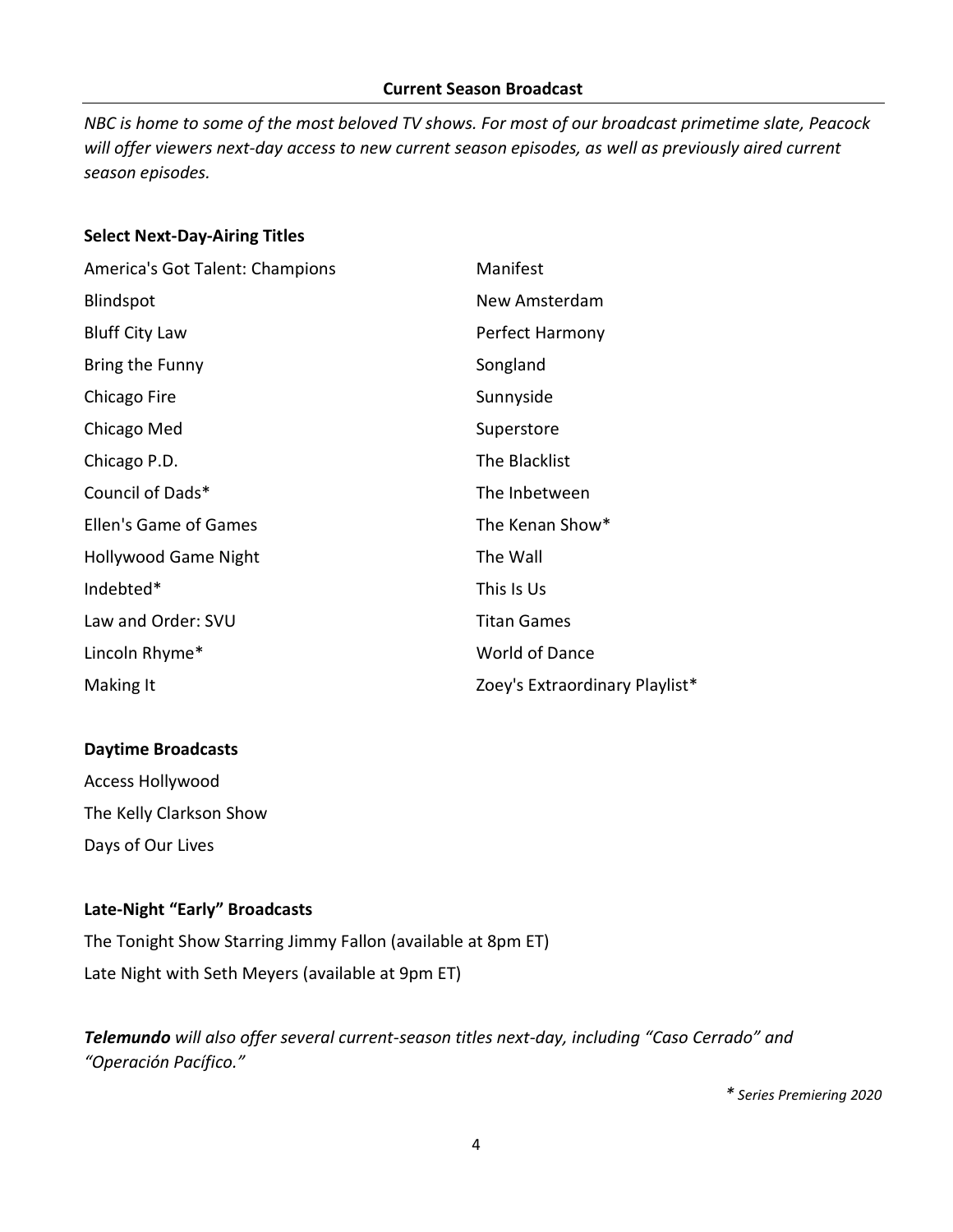#### News

Peacock users will have access to full episodes, curated clips, and original shorts covering politics, current events, pop culture, finance, and more.

## Same-Day-Airing Broadcasts

NBC Nightly News with Lester Holt, Meet the Press with Chuck Todd

#### Live Channels

NBC News Now, Sky News, NBC/Sky Global News (new channel)

## Short-form Content

Timely and curated clips from TODAY, CNBC, MSNBC, E! News, NBC Nightly News, and Meet the Press

#### Originals & Documentaries

Original content from the Meet the Press franchise, investigative documentaries including full seasons of "Dateline" and "Lock Up," and dozens of library documentaries from NBC News and CNBC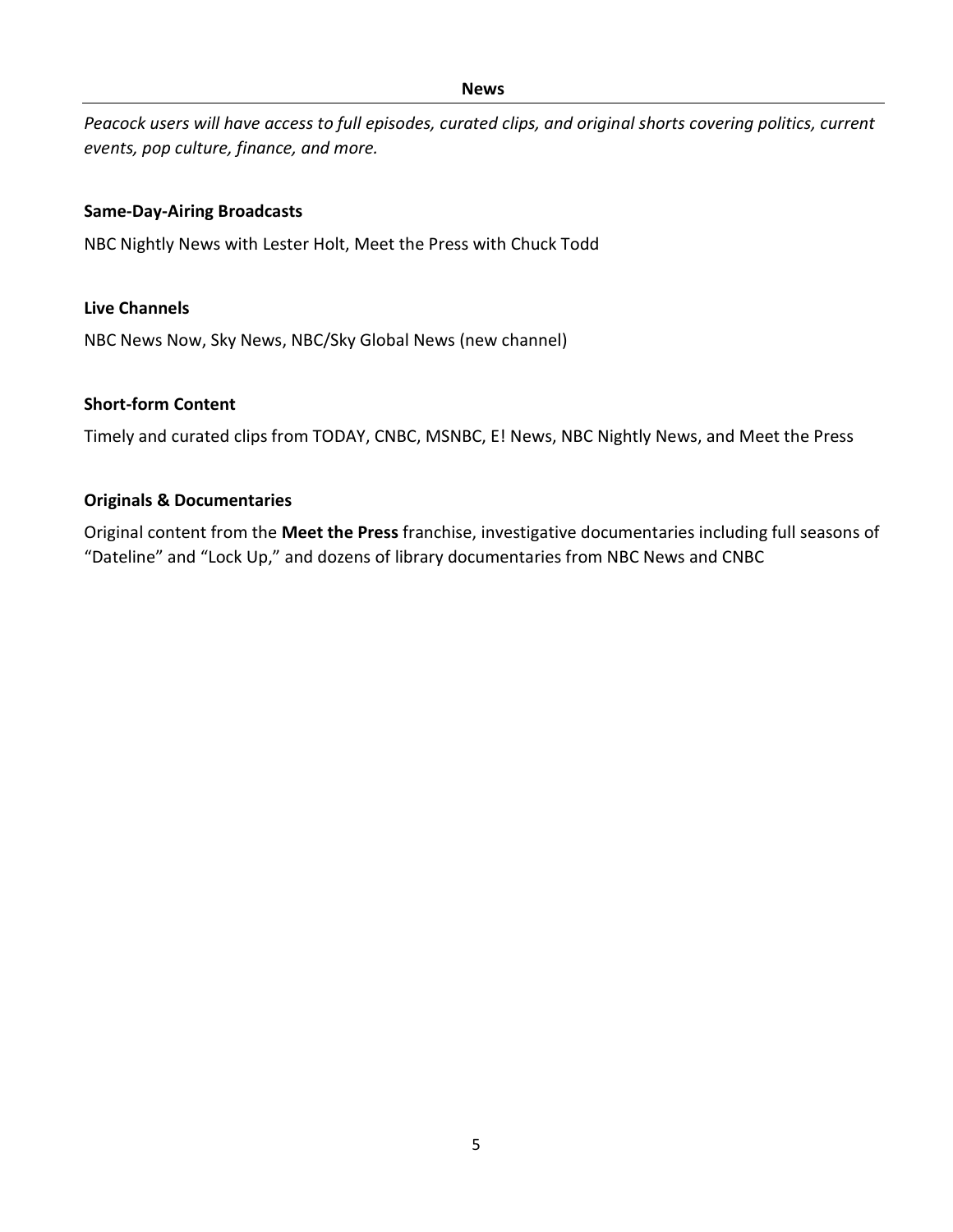Peacock will be a destination for premium sports content, including live coverage of the 2020 Tokyo Olympics, and dedicated streaming channels.

## Olympics Coverage (July – August 2020)

Live coverage of Opening and Closing Ceremonies, and three daily shows:

"Tokyo Live," a five-hour live morning studio show during Tokyo primetime with live coverage of major events, plus medal ceremonies, engaging segments with athlete profiles, and real-time analysis

"Tokyo Daily Digest," an hour-long highlight show with the best and buzziest moments, athlete interviews, features, and more

"Tokyo Tonight," a nightly live studio show with quick turn-around highlights, in addition to medal ceremonies, features, interviews, and primetime previews

## Paralympics Coverage (August 2020)

1,000+ hours of exclusive live streaming coverage of the 2020 Paralympic Games

## Premier League Games (August 2020 – May 2021)

2,000 hours of Premier League coverage, including over 140 live matches across all teams and a dedicated streaming channel

#### Ryder Cup Coverage (September 2020)

Live coverage from Whistling Straits of featured holes and groups at the 2020 Ryder Cup

## And, Curated Highlights from NBC Sports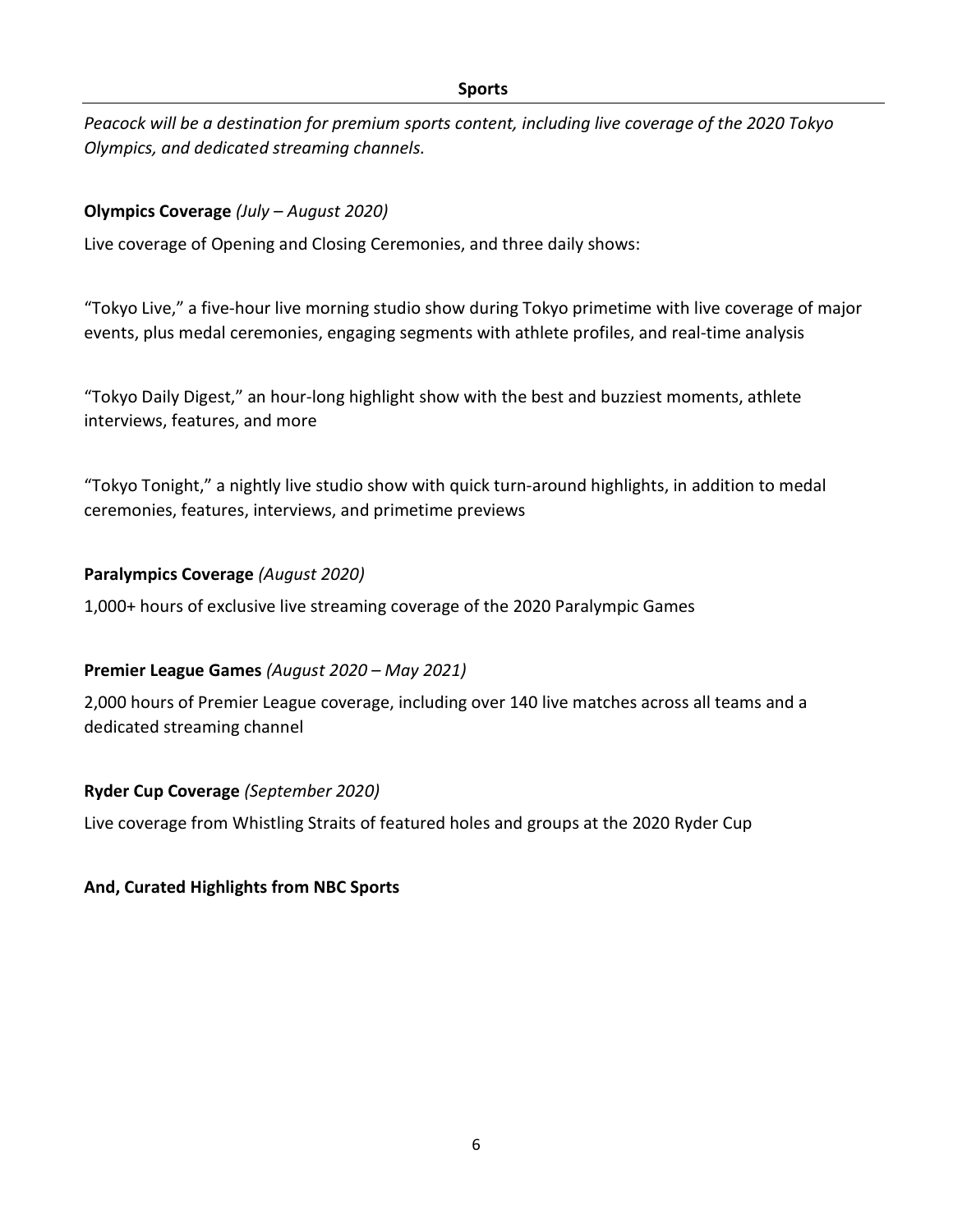Peacock will offer an unparalleled slate of original shows, with content for the entire household, and genres spanning drama, comedy, unscripted, and kids.

## Scripted Drama Originals

Peacock's original dramas reach every corner of the drama-loving universe. From Gen-Z ("One of Us is Lying") to adults ("Angelyne") to sci-fi ("Battlestar Galactica") to crime ("Dr. Death") – anyone can get hooked on a Peacock drama.

## SERIES ORDERS

## Angelyne

Limited series based on The Hollywood Reporter feature that explored the identity of L.A.'s mysterious billboard bombshell.

Executive Producer/Star: Emmy Rossum

Executive Producers: Sam Esmail, Chad Hamilton, Allison Miller

Director/Executive Producer: Lucy Tcherniak

Consultant: Gary Baum

Studio: UCP

## Armas De Mujer

From the team behind Telemundo's hit La Reina del Sur comes a new dramedy series led by Mexican superstar Kate del Castillo. Four women suffer their worst nightmare: the police arrest their husbands for being linked to the same criminal organization. Accustomed to a life of abundance, they will be forced to join forces in the most unusual manner.

Writer: Jose Luis Acosta

Executive Producer: Marcos Santana

#### Battlestar Galactica

From the mind of Mr. Robot creator Sam Esmail comes a series that explores a new story within the Battlestar Galactica mythology, the eponymous TV show that saw humanity at war with Cylons, machines of their own creation.

Executive Producers: Sam Esmail, Chad Hamilton

Studio: UCP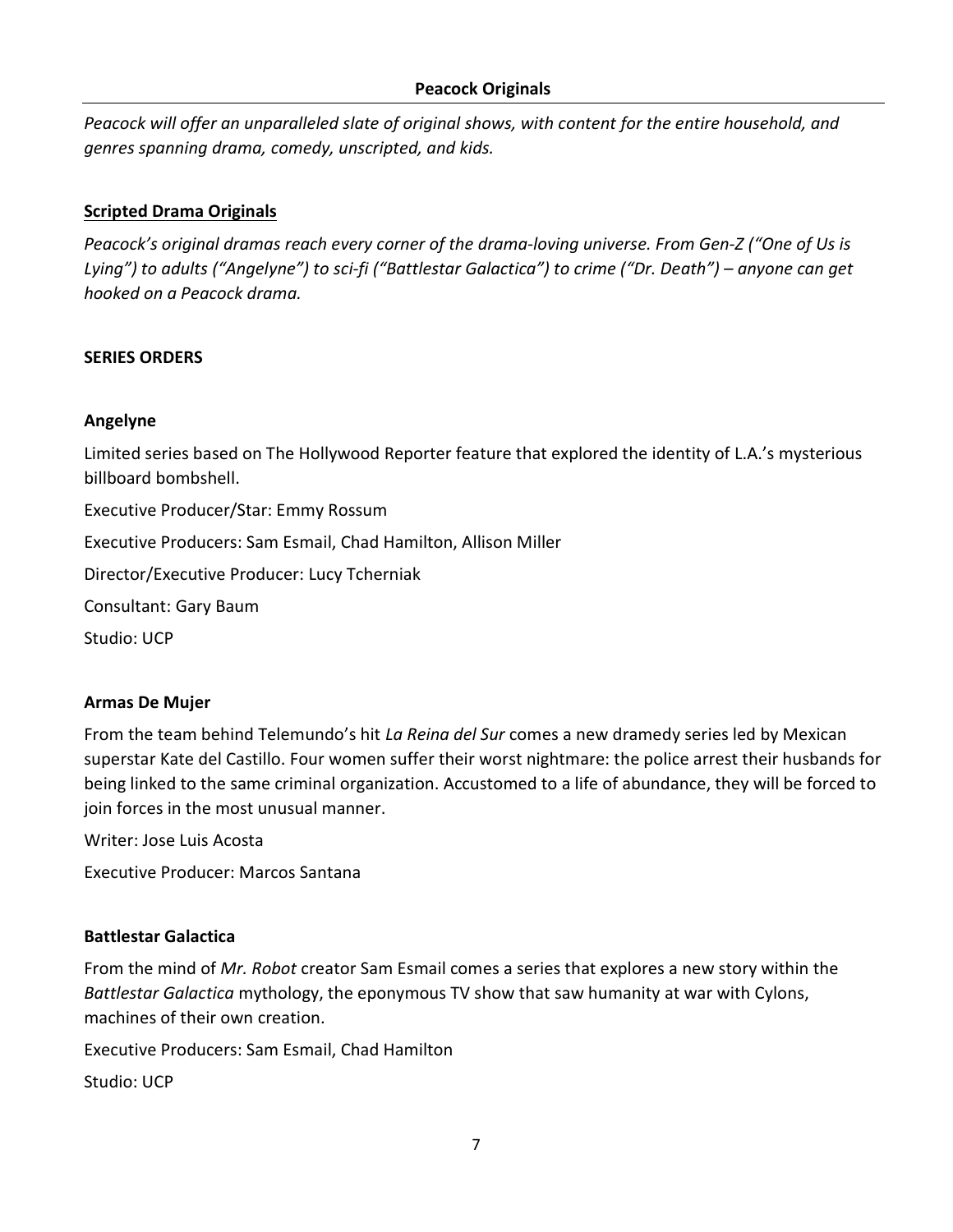## Brave New World

Based on Aldous Huxley's groundbreaking 1932 novel, *Brave New World* imagines a utopian society that has achieved peace and stability through the prohibition of monogamy, privacy, money, family, and history itself.

Writer/Executive Producer: David Wiener

Director/Executive Producer: Owen Harris

Executive Producers: Grant Morrison, Darryl Frank (Amblin), Justin Falvey (Amblin), Brian Taylor

Starring: Alden Ehrenreich, Jessica Brown Findlay, Harry Lloyd, Kylie Bunbury, Hannah John-Kamen, Sen Mitsuji, Joseph Morgan, Nina Sosanya, Demi Moore

Studio: UCP

#### The Capture

A timely conspiracy thriller exploring pressing questions about surveillance and misinformation. Set in London, the modern-day spy show begins with the arrest of a former soldier, which spirals into a complex conspiracy involving manipulated video evidence. Produced by Heyday Television.

Director/Writer: Ben Chanan

Executive Producers: David Heyman, Rosie Alison, Ben Irving, Tom Coan, Tom Winchester

Producer: Derek Ritchie

Starring: Callum Turner, Holliday Grainger, Ron Perlman, Famke Janssen, Ben Miles, Ralph Ineson, Paul Ritter, Lia Williams, Laura Haddock

#### Dr. Death

Based on Wondery's hit podcast of the same name, Dr. Death tells the terrifying true story of Dr. Christopher Duntsch (Jamie Dornan), a rising star in the Dallas medical community. Young, charismatic and ostensibly brilliant, Dr. Duntsch was building a flourishing neurosurgery practice when everything suddenly changed. Patients entered his operating room for complex but routine spinal surgeries and left permanently maimed or dead. As victims piled up, two fellow physicians, neurosurgeon Robert Henderson (Alec Baldwin) and vascular surgeon Randall Kirby (Christian Slater), set out to stop him. Dr. Death explores the twisted mind of a sociopath and the gross negligence of the system designed to protect the most defenseless among us.

Writer/Executive Producer: Patrick Macmanus

Executive Producers: Todd Black (Escape Artists), Jason Blumenthal (Escape Artists), Steve Tisch (Escape Artists), Hernan Lopez (Wondery), Marshall Lewy (Wondery)

Starring: Jamie Dornan, Alec Baldwin, Christian Slater

Studio: UCP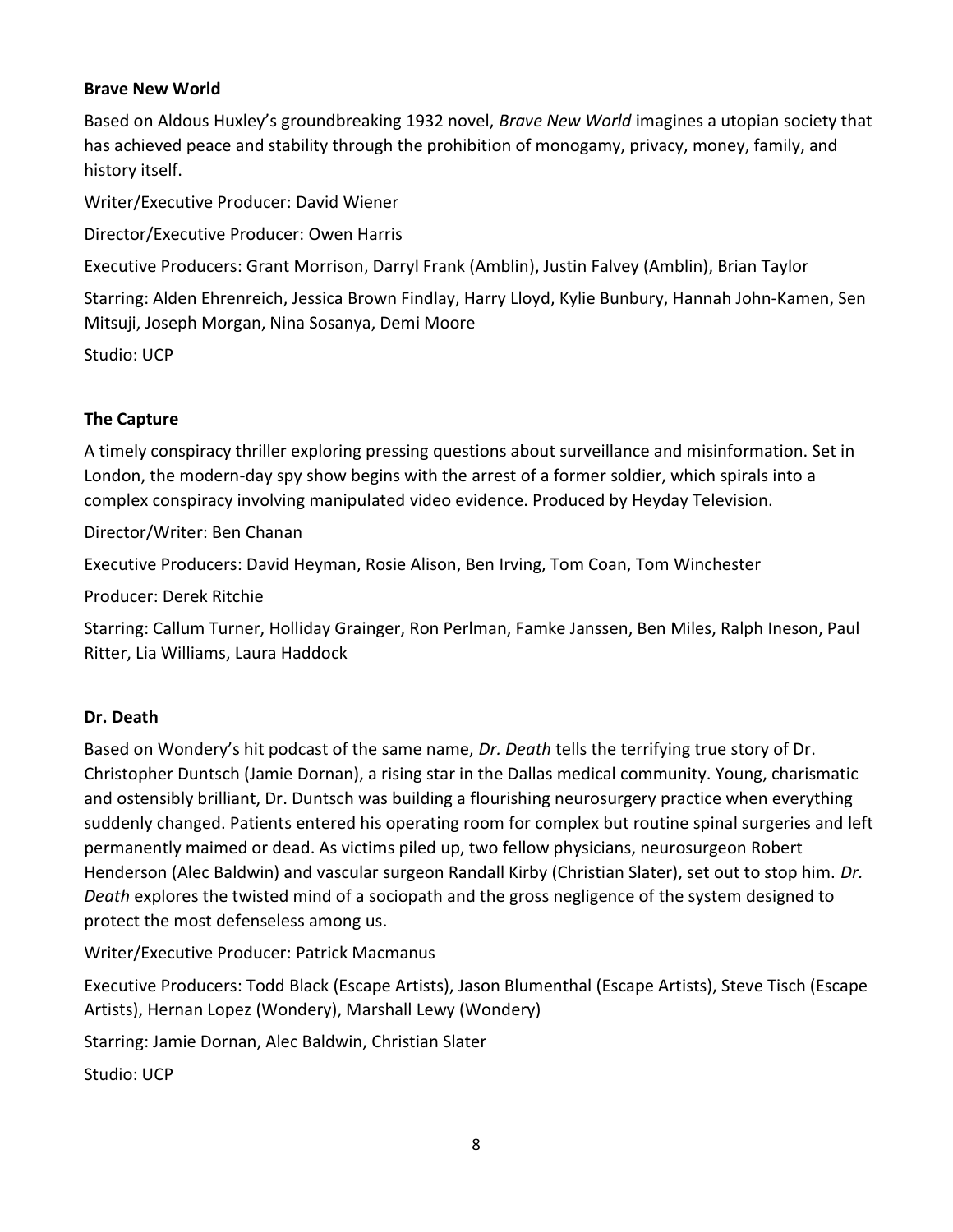#### PILOT ORDERS

#### One of Us is Lying

Based on Karen M. McManus's New York Times best-selling novel of the same name, One of Us is Lying is the story of what happens when five strangers walk into detention and only four walk out alive. Everyone is a suspect, and everyone has something to hide.

Writer/Executive Producer: Erica Saleh

Director/Executive Producer: Jennifer Morrison

Author: Karen M. McManus

Executive Producers: John Sacchi (5 More Minutes), Matt Groesch (5 More Minutes)

Starring: Marianly Tejada, Cooper van Grootel, Annalisa Cochrane, Chibuikem Uche, Jessica McLeod, Barrett Carnahan, Melissa Collazo, Mark McKenna

Studio: UCP

#### DEVELOPMENT

#### Hatching Twitter

Through exclusive access and exhaustive investigative reporting, New York Times best-selling author and Vanity Fair special correspondent Nick Bilton draws on hundreds of sources, documents, and internal emails to tell intimate true stories of companies behaving badly and technology gone awry. The first installment of this anthology series will be based on Bilton's acclaimed book Hatching Twitter, a tale of betrayed friendships and high-stakes power struggles that accompanied the meteoric rise of the infamous tech company. 140 characters and a few lines of code changed the world, disrupting the very fabric of the way people communicate. This series will explore the real masterminds behind it all, how it was done, and the colossal ramifications the technology will have on our future.

Writer/Executive Producer: Nick Bilton

Executive Producer: Patrick Macmanus

Studio: UCP

#### Queer as Folk

The original Queer as Folk was more than iconic. It offered a new paradigm - one where queer love, families, and communities were celebrated and accepted on a global stage for the first time. But so much has changed since then and nothing has evolved as rapidly as the LGBTQ+ community who are desperately in need of a new and empowering narrative. Fueled with the same spirit, our bold new Queer as Folk invites audiences into the lives of an eclectic ensemble of new characters who are brought together by tragedy. The show explores the ever-expanding boundaries of the queer community and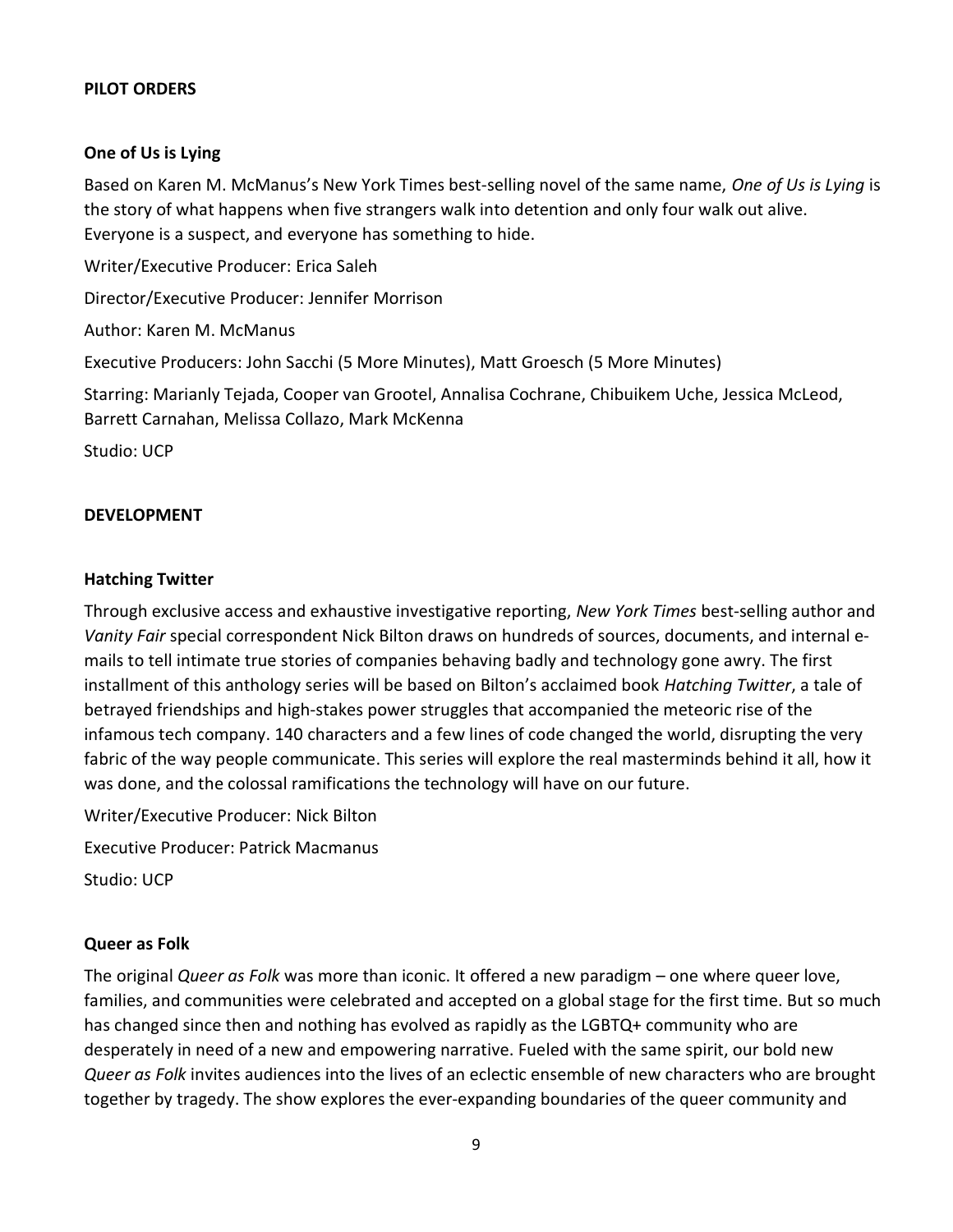occasionally-harsh realities of our time with authenticity, outrageous humor, and compassion. The heartbreak that will tear our characters apart in the pilot will ignite the fire that brings them together and sets the stage for a vibrant and cathartic series about resilience and love.

Writer/Director/Executive Producer: Stephen Dunn Executive Producers: Russell T. Davies, Nicola Shindler, Lee Eisenberg Co-Executive Producer: Emily Brecht Studio: UCP

## Comedy Originals

Nobody knows comedy like Peacock and NBCUniversal, with a dream-team including Tina Fey, Lorne Michaels, Michael Schur, Seth Meyers, and Jimmy Fallon. Peacock will boast an impressive collection of comedies, including a revival of the classic sitcom "Saved by the Bell."

## SERIES ORDERS

## The Amber Ruffin Show

Each week The Amber Ruffin Show will showcase Amber's signature smart-and-silly take on the week. A late-night show with just the good parts - the comedy.

Executive Producer/Star: Amber Ruffin

Executive Producers: Jenny Hagel, Seth Meyers & Mike Shoemaker (Sethmaker Shoemeyers)

## A.P. Bio

When disgraced Harvard philosophy professor Jack Griffin loses out on his dream job, he is forced to return to Toledo, Ohio, and work as a high school Advanced Placement biology teacher. As he comes crashing in to Whitlock High School, Jack makes it absolutely clear he will not be teaching any biology. Realizing he has a room full of honor roll students at his disposal, Jack decides instead to use the kids for his own benefit. Eager to prove that he is still king of the castle, Principal Durbin struggles to control the force of nature that is Jack Griffin.

Writer/Executive Producer: Mike O'Brien

Executive Producers: Lorne Michaels, Seth Meyers & Mike Shoemaker (Sethmaker Shoemeyers), Andrew Singer (Broadway Video)

Starring: Glenn Howerton, Patton Oswalt, Lyric Lewis, Mary Sohn, Jean Villepique, Paula Pell

Studio: Universal Television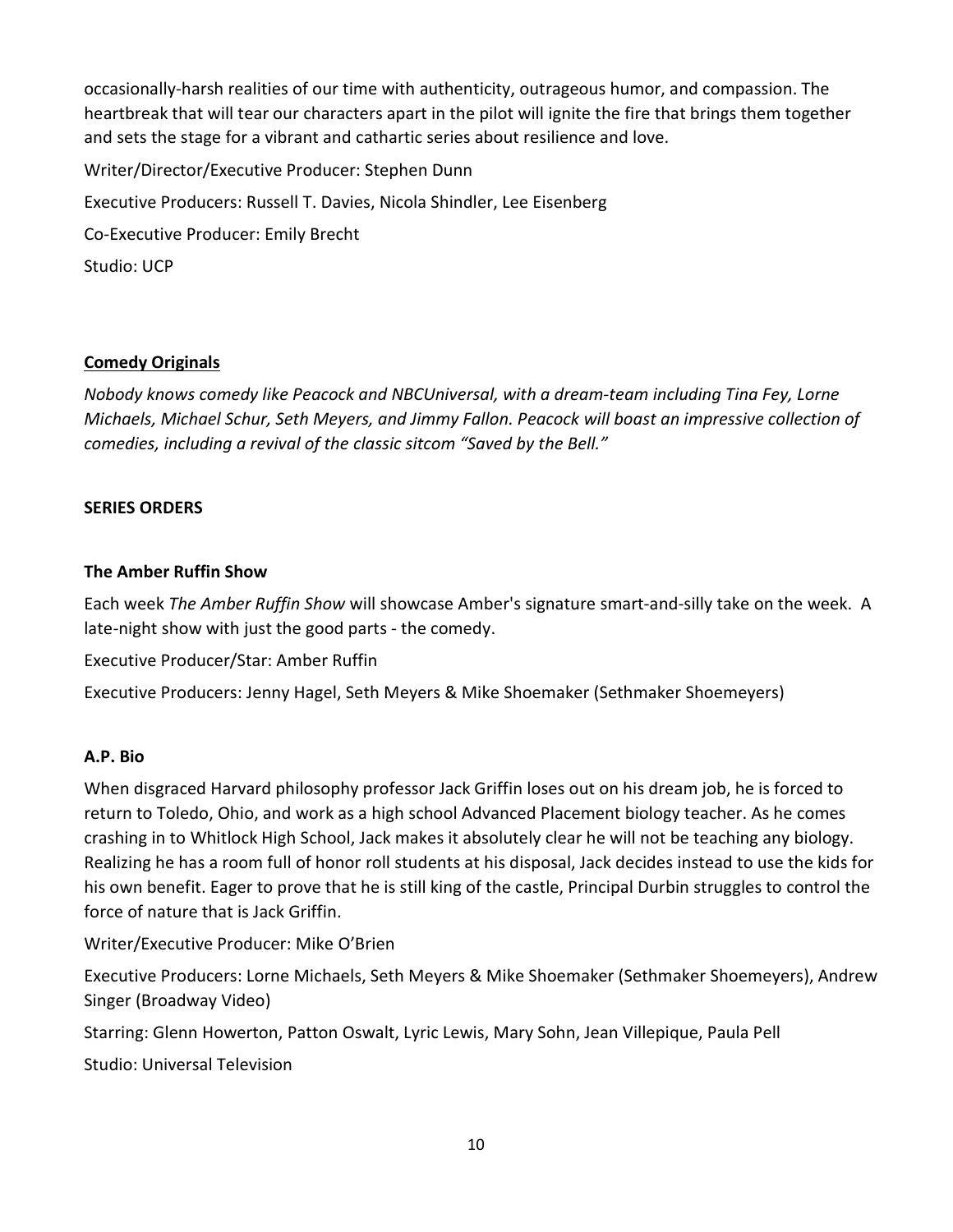## Code 404

Detective Inspectors Major and Carver are the top crime-fighting duo at the Met Police's Special Investigation Unit, until Major gets gunned down on the job. But in an experimental artificial intelligence project, he's brought back from the dead.

Director: Al Campbell

Writer: Daniel Peak (co-creator)

Executive Producers: Tom Miller (co-creator), Sam Mayer (co-creator), Phil Temple, Diederick Santer, Morwenna Gordon

Producer: Charlotte Surtees

Starring: Daniel Mays, Stephen Graham, Anna Maxwell Martin

Studio: Sky Studios

## Five Bedrooms

This is a story of five unlikely allies in life who throw caution to the wind and hit upon a unique solution to a common problem. Ignoring the nay-saying of families and friends, they're teaming up, signing contracts and buying a house together. Yes, it's a grand social experiment. It might be genius, or it might be a total disaster...but they're not putting their lives on hold for love any longer. There's just one glaring problem: they'll have to live with each other.

Directors: Peter Templeman, Corrie Chen, Fiona Banks

Writers: Michael Lucas, Christine Bartlett

Executive Producers: Pino Amenta, Tracey Robertson, Nathan Mayfield

Starring: Kat Stewart, Stephem Peacocke, Doris Younane, Katie Robertson, Roy Joseph

## Girls5Eva

When a one-hit-wonder girl group from the 90's gets sampled by a young rapper, its members reunite to give their pop star dreams one more shot. They may be grown women balancing spouses, kids, jobs, debt, aging parents, and shoulder pain, but can't they also be Girls5Eva?

Writer/Executive Producer: Meredith Scardino

Executive Producers: Tina Fey (Little Stranger, Inc.), Robert Carlock (Bevel Gears), Jeff Richmond, David Miner (3 Arts Entertainment), Eric Gurian (Little Stanger)

Studio: Universal Television

## Hitmen

The hits and (more often than not) misses of two hapless, dead broke best friends trying to make their way in the world with only each other to rely on. They also just happen to kill people for a living. Having stumbled into a career in contract killing, misfits Fran and Jamie are not your typical killers for hire.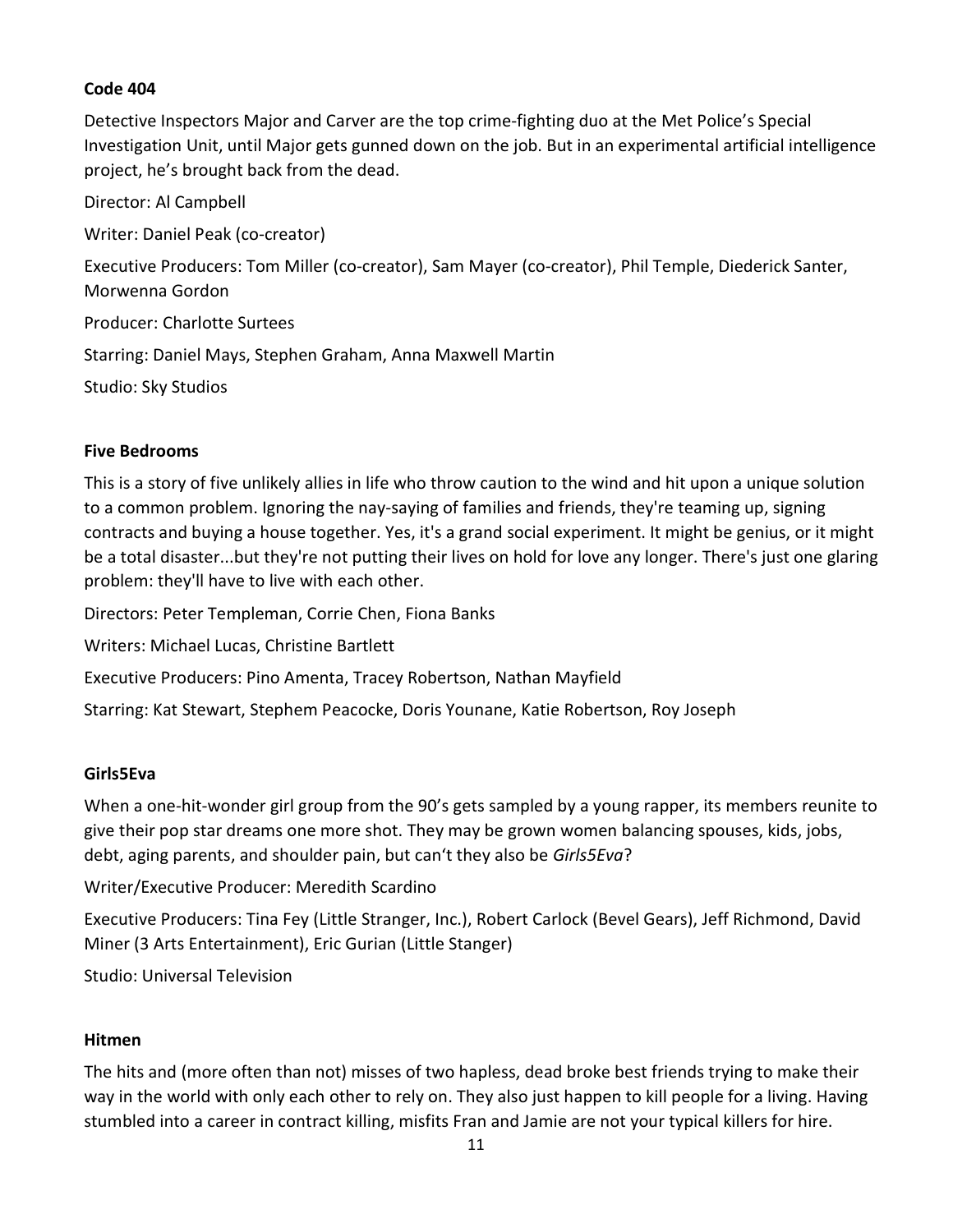Working out of their scruffy van, each episode follows the hapless duo as they try to carry out their latest hit, inevitably derailed by incompetence, bickering, and inane antics.

Director: Ollie Parsons Executive Producers: Myfanwy Moore, Siobhan Bachman, Morwenna Gordon Producer: Arnold Widdowson Starring: Sue Perkins, Mel Giedroyc, Jason Watkins, Sian Clifford, Asim Chaundry Studio: Sky Studios

## Intelligence

A workplace sitcom set in the UK's Government Communications Headquarters, which is a kind of weedier, geekier, more bureaucratic version of MI5 and MI6. When an arrogant, maverick NSA agent Jerry comes over from the US to join the team, he enlists an inept and tactless computer analyst Joseph in a power grab that threatens to disrupt the team's ability to combat cyber terrorism.

Director: Matt Lipsey Writer/Executive Producer: Nick Mohammed Executive Producers: David Schwimmer, Nerys Evans, Morwenna Gordon Co-Executive Producer: Tom Hodges Producer: Charlie Leech Starring: David Schwimmer, Nick Mohammed Studio: Sky Studios

## Lady Parts

Lady Parts is an anarchic, laugh-out-loud music comedy following a Muslim female punk band called Lady Parts. It tracks the highs and lows of the band members as seen through the eyes of Amina Hussein – a geeky PhD student who is recruited to be their unlikely lead guitarist. Produced by Working Title TV.

Director/Writer: Nida Manzoor

Executive Producers: Mark Freeland (Working Title TV), Surian Fletcher-Jones (Working Title TV)

Studio: NBCUniversal International Studios

## Psych 2: Lassie Come Home (Film)

Santa Barbara Police Chief Carlton Lassiter is ambushed on the job and left for dead. In a vintage Psychstyle Hitchcockian nod, he begins to see impossible happenings around his recovery clinic. Shawn and Gus return to Lassie's side in Santa Barbara and are forced to navigate the personal, the professional, and possibly the supernatural. Separated from their new lives in San Francisco, our heroes find themselves unwelcome in their old stomping grounds as they secretly untangle a twisted case without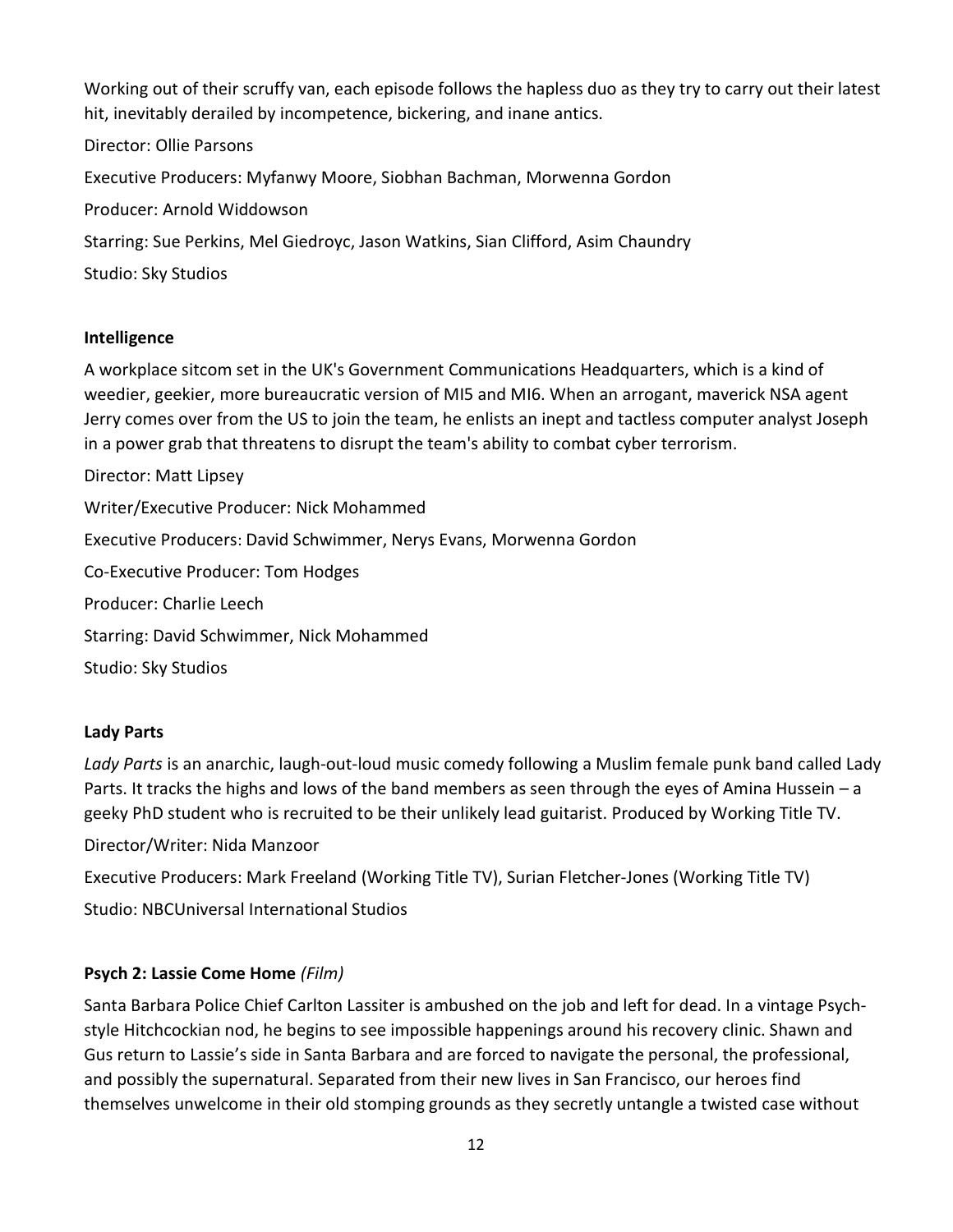the benefit of the police, their loved ones, or the quality sourdough bakeries of the Bay Area. What they uncover will change the course of their relationships forever.

Writer/Director/Executive Producer: Steve Frank Writer/Executive Producer/Star: James Roday Writer: Andy Berman Executive Producers: Chris Henzie, Dulé Hill Starring: James Roday, Dulé Hill, Maggie Lawson, Kirsten Nelson, Corbin Bernsen, Tim Omundson Studio: UCP

## Punky Brewster

In this continuation of the iconic 80s sitcom about a bright young girl raised by a foster dad, Punky is now a single mother of three trying to get her life back on track when she meets Izzy (Copeland), a young girl in the foster system who reminds Punky a lot of her younger self.

Executive Producer/Star: Soleil Moon Frye

Writers/Executive Producers: Steve Armogida, Jim Armogida

Director/Executive Producer: Jonathan Judge

Executive Producers: Jimmy Fox (All3Media), Tim Pastore (All3Media), David Duclon

Starring: Soleil Moon Frye, Cherie Johnson, Quinn Copeland, Lauren Donzis, Oliver De Los Santos, and Noah Cottrell. Freddie Prinze Jr. guest stars in the pilot.

Studio: UCP/Universal Television

#### Rutherford Falls

A small town in upstate New York is turned upside down when local legend and town namesake, Nathan Rutherford (Ed Helms) fights the moving of a historical statue.

Writer/Executive Producer/Star: Ed Helms

Writers/Executive Producers: Michael Schur (Fremulon), Sierra Teller Ornelas

Executive Producers: David Miner (3 Arts Entertainment), Mike Falbo (Pacific Electric), Morgan Sackett

Studio: Universal Television

#### Saved by the Bell

When California governor Zack Morris gets into hot water for closing too many low-income high schools, he proposes they send the affected students to the highest performing schools in the state – including Bayside High. The influx of new students gives the over privileged Bayside kids a much needed and hilarious dose of reality.

Writer/Executive Producer: Tracey Wigfield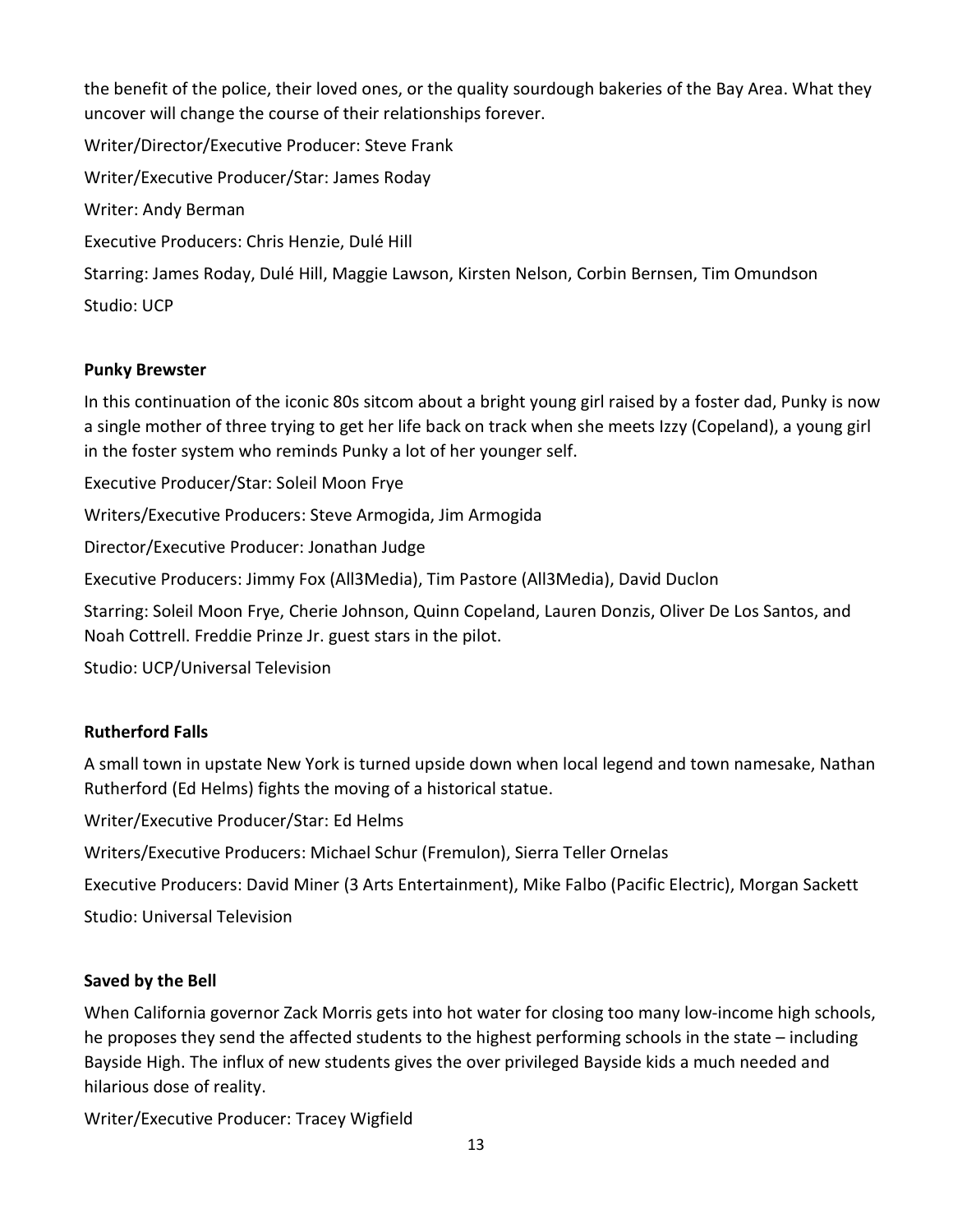Director/Executive Producer: Trent O'Donnell Executive Producers: Peter Engel, Franco Bario Starring: Mario Lopez (Producer), Elizabeth Berkley (Producer), John Michael Higgins, Josie Totah Studio: Universal Television

## The Kids Tonight Show

The Kids Tonight Show is the only late night talk show for kids, by kids. Kids doing a monologue, kids playing games, and kids interviewing the biggest stars in the world. It's everything you love about Jimmy Fallon, but the kids are in charge. Produced by Universal Television Alternative Studio in association with Matador Content LLC and Electric Hot Dog, Inc.

Executive Producers: Jimmy Fallon (Electric Hot Dog, Inc.), Jay Peterson (Matador Content), Todd Lubin (Matador Content), Mark Efman (BoomTown Content), Paul Ricci (BoomTown Content)

## Who Wrote That

A docuseries that gives a behind the scenes look at Saturday Night Live's most important writers.

Executive Producers: Lorne Michaels, Andy Breckman, Susan Morrison, Andrew Singer & Erin Doyle (Broadway Video), Derik Murray & Brian Gersh (Network Entertainment), Erik Kenward, Howard Klein (3 Arts Entertainment)

Director: Brent Hodge

Studio: Universal Television Alternative Studio

## DEVELOPMENT

## **MacGruber**

After rotting in prison for over a decade, America's ultimate hero and uber patriot MacGruber is finally released. His mission: to take down a mysterious villain from his past—Brigadier Commander Enos Queeth. With the entire world in the crosshairs, MacGruber (Will Forte), Vicki, and Piper must race against time to defeat the forces of evil. Only to find that evil... may be lurking within.

Writer/Executive Producer/Star: Will Forte

Writer/Director/Executive Producer: Jorma Taccone

Writer/Executive Producer: John Solomon

Executive Producers: Lorne Michaels, John Goldwyn, Andrew Singer & Erin David (Broadway Video)

Studio: Universal Television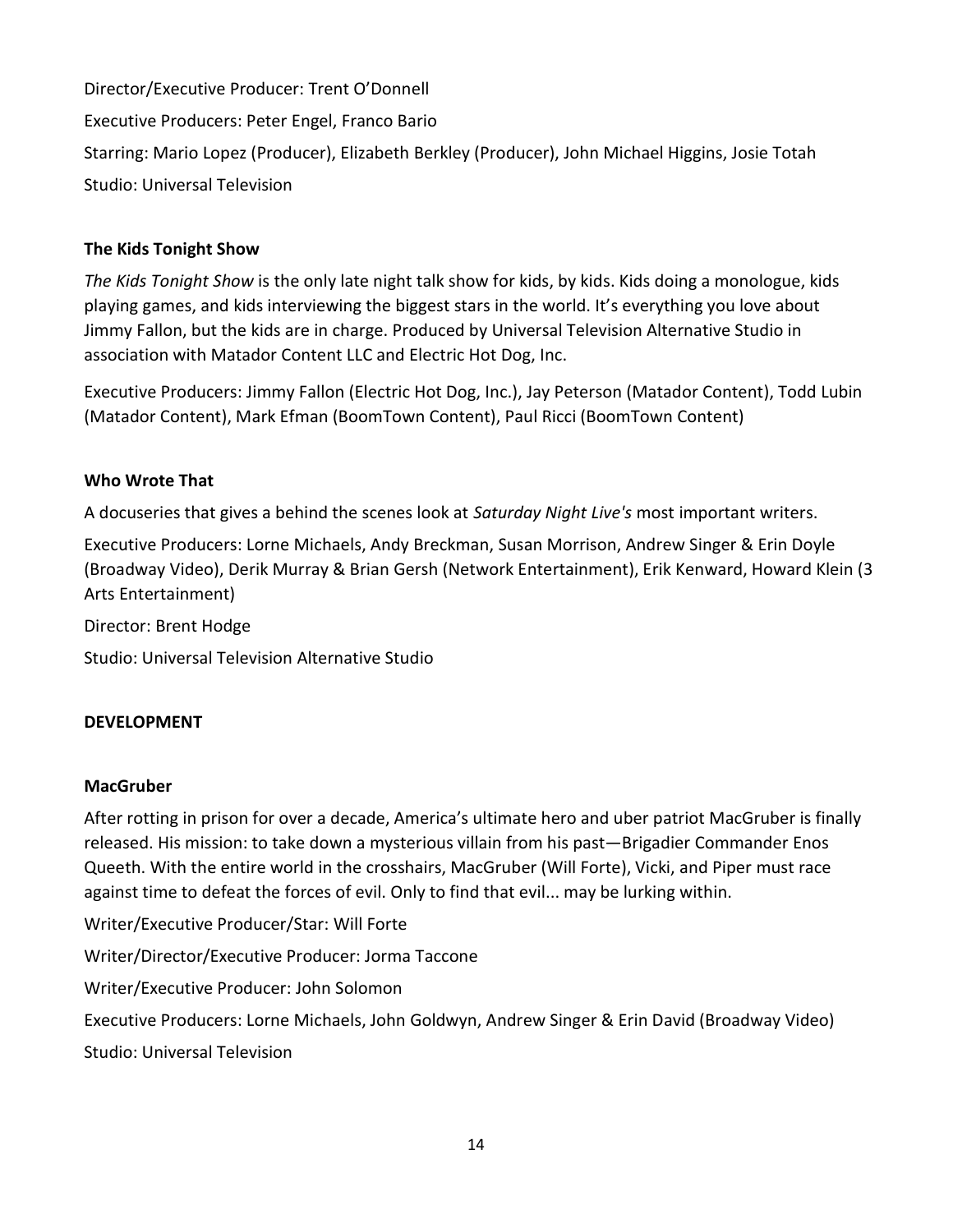## Straight Talk

Straight Talk examines what happens when two opposing ideologies are forced into an odd coupling. The main characters will be challenged by one another, making the moral lines at which they once stood harder to define.

Writer/Creator: Kara Brown Director/Executive Producer: Rashida Jones Executive Producers: Joy Gorman, Deniese Davis Studio: Universal Television

#### The Adventure Zone

Based on the McElroy Family's wildly popular Dungeons & Dragons podcast and #1 NY Times Bestselling graphic novel series—The Adventure Zone is a side-splitting and heart-filled fantasy animated comedy series that follows an unlikely, poorly equipped trio and their beleaguered Dungeon Master as they reluctantly embark on a quest to save their world.

Executive Producers: Clint McElroy, Justin McElroy, Travis McElroy, Griffin McElroy

Writer/Executive Producer: Adam Higgs

#### Clean Slate

Old school car wash owner, Henry, is thrilled that his estranged child is returning to Alabama after 17 years. However, Henry has a lot of soul searching to do when the child he thought was a son returns as the determined, proud, trans woman, Desiree.

Writer: Dan Ewen Star/Executive Producer: Laverne Cox Star/Producer: George Wallace Executive Producers: Norman Lear, Brent Miller Producer: Paul Hilepo Studio: Sony

#### Expecting

Ellie, a fiercely independent but perpetually single music manager, has always wanted a family but never found a man worthy of the role of "father." That is, until her 39th birthday, when she decides to ask her gay best friend and co-worker, Jonathan, if he'll be her sperm donor. When Jonathan surprises himself by saying "yes," it sets off a chain of events that turn Ellie and Jonathan's personal and professional lives upside down as they try to turn their "chosen family" into a biological family.

Writer/Executive Producer: Chris Schleicher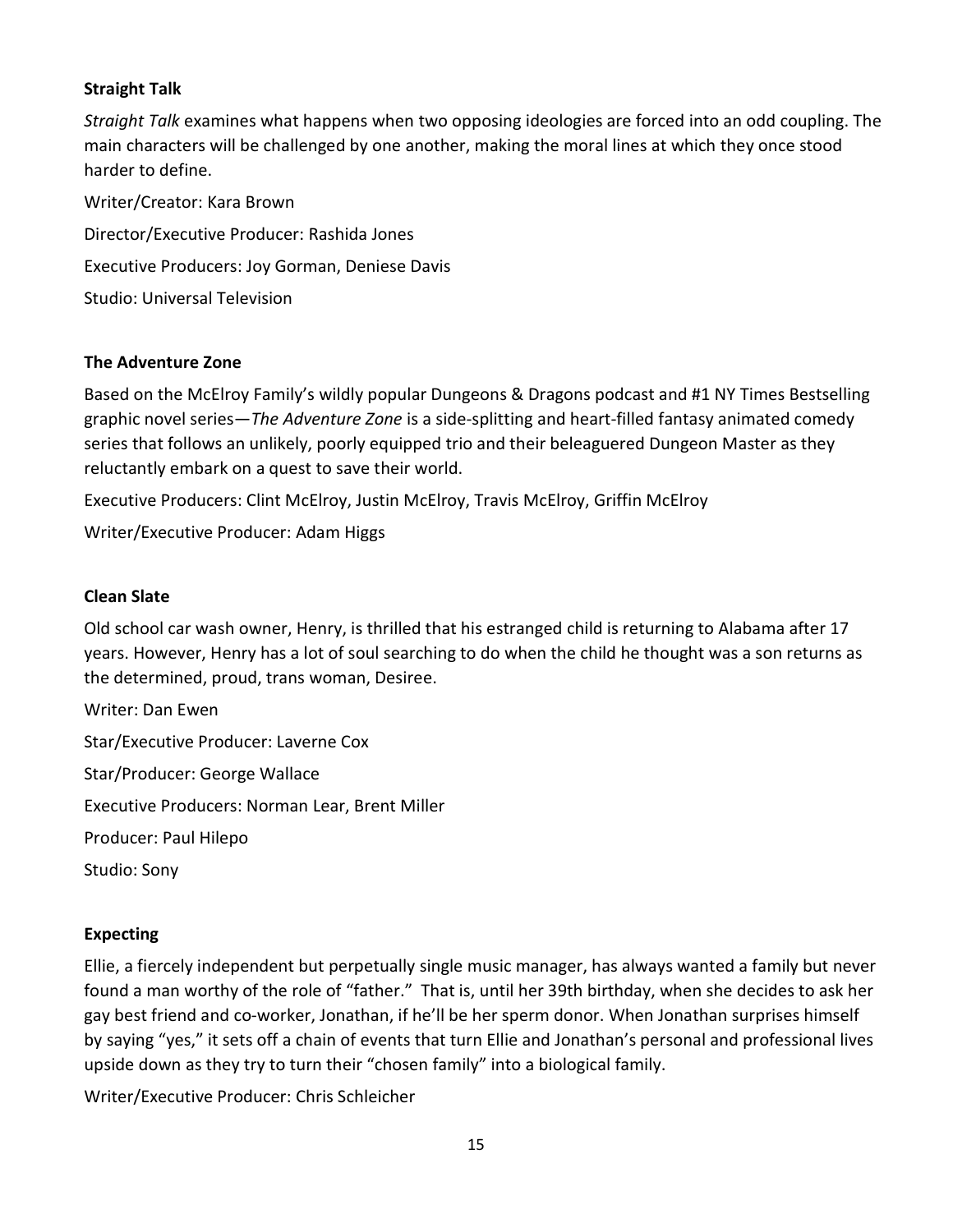Executive Producers: Mindy Kaling, Howard Klein

Studio: Warner Bros.

## Division One

Division One is a coming-of-age comedy about an underdog women's collegiate soccer team that gets a new female coach - a former professional soccer player who's fallen from grace - and must decide whether or not they're going to take the risk of trying to be great.

Writer/Director/Executive Producer: Maggie Carey

Writer/Executive Producer: Julia Brownell

Executive Producers: Amy Poehler (Paper Kite), Abby Wambach & Glennon Doyle, Kim Lessing (Paper Kite), Dave Becky & Tom Lassally (3 Arts Entertainment)

Studio: Universal Television

## Kids Originals

Peacock's original kids shows will feature top IP from DreamWorks as well as the first new "Curious George" episode in 6 years.

## SERIES ORDERS

## Archibald's Next Big Thing

From the creative mind of Tony Hale (Veep), Archibald's Next Big Thing is the story of Archibald Strutter, a chicken who 'yes-ands' his way through life. Archibald and his siblings live in Crackridge, a close-knit community filled with an ensemble of quirky characters. Archibald's adventurous spirit often gets him in over his head, but he always manages to leave his world better than when he found it. Through Archibald's unique perspective, we discover that things are seldom perfect and instead learn to focus on the humor and beauty of life's imperfections.

#### Dragon Rescue Riders

Executive produced by Jack Thomas (Dragons: Race to the Edge), *Dragons: Rescue Riders* takes our young heroes to new highs when Dak, Leyla and their dragon friends find strange crystals that change their powers in fantastic and unexpected ways. And to new lows when they discover the sunken city of Valantis – a place filled with much dragon knowledge and danger.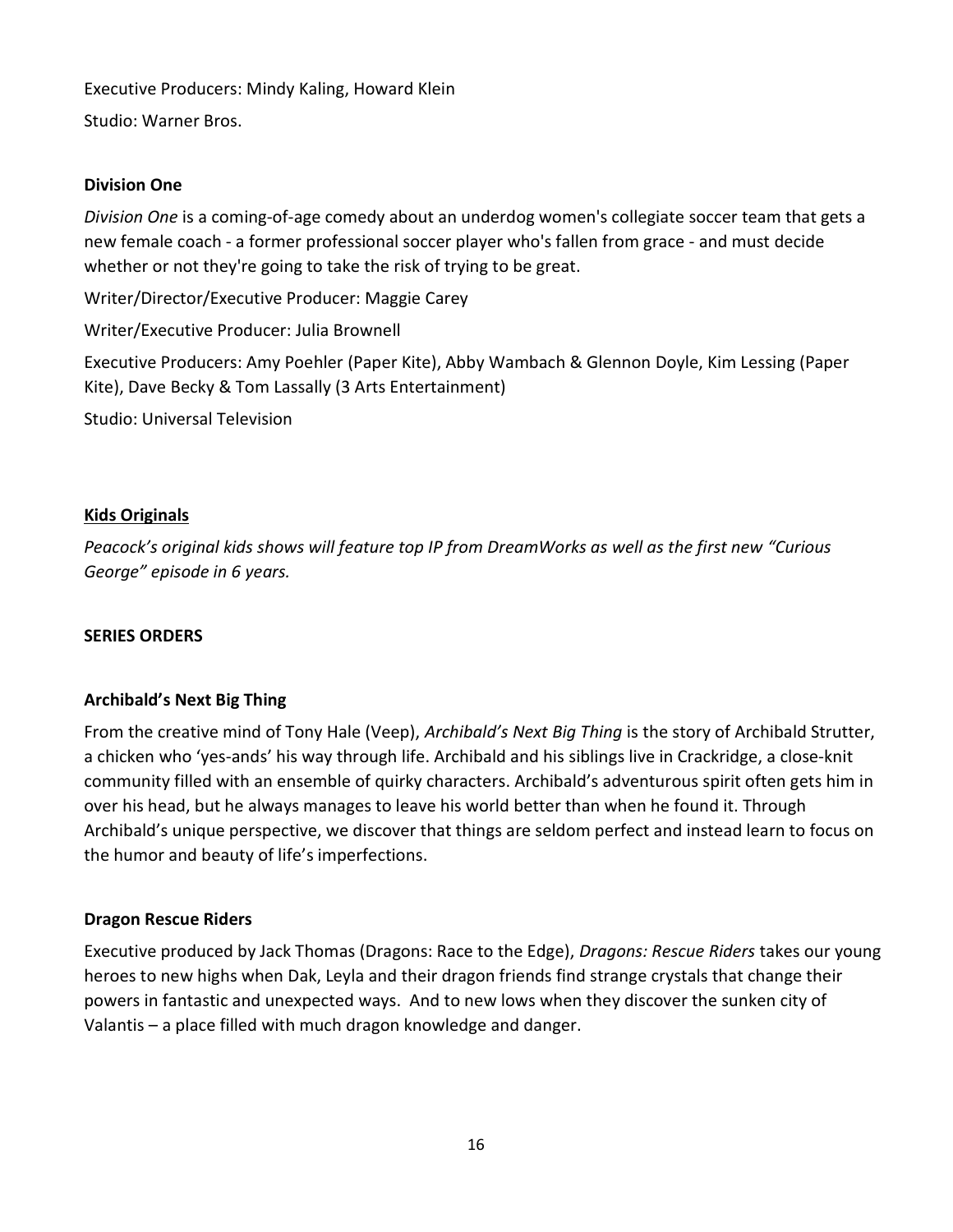## DreamWorks Where's Waldo?

DreamWorks Where's Waldo? brings the iconic character to life in a new animated series from executive producer FM De Marco (Spy Kids: Mission Critical) and co-executive producer John Tellegen (Spy Kids: Mission Critical). Twelve-year- old Waldo and his best friend Wenda are members of the Worldwide Wanderer Society—the international order of curious travelers who circle the globe celebrating cultures and solving problems through observation. Their mentor—Wizard Whitebeard, a seasoned wanderer sends these inquisitive young adventurers on international travel missions so they can earn their stripes and someday become wizard-level wanderers too. But standing in Waldo and Wenda's way is their rival Odlulu, who can't help but cause trouble wherever she goes.

#### Curious George

For more than 60 years the world has followed the adventures of a curious little monkey named George and his friend the Man with the Yellow Hat. Created by Margret and H.A. Rey, Curious George was first published in 1941 and has remained consistently beloved by children ever since. This animated series continues with that tradition as it introduces George to a whole new adoring generation. With a focus on education, the series incorporates early science and math content and draws upon George's curiositydriven adventures to target pre-school age viewers. George's entertaining and ultimately informative experiences have proven to parents and children worldwide that there is nothing wrong with wanting to learn about the world around you!

#### Sports Originals

Peacock will be home to fascinating sports documentaries that capture the excitement, passion, and intrigue of sports' most compelling stories.

#### SERIES ORDERS

#### Dream Team 2020

Follow USA Basketball's top superstars on their journey to Tokyo in this exclusive, behind the scenes documentary series produced in partnership with NBA Entertainment. We'll take you inside the 2020 Dream Team's training camp, exhibition games and preparation for the 2020 Olympics, where Team USA is expected to make another gold medal run.

#### Hot Water: In Deep with Ryan Lochte

At the 2016 Rio Olympics Ryan Lochte was at the center of a scandal that has since overshadowed his long and decorated swimming career. Now a 35-year-old husband and father of two young children, Lochte is hoping for one more chance to make Team USA, and prove he's not the same man he was four years ago.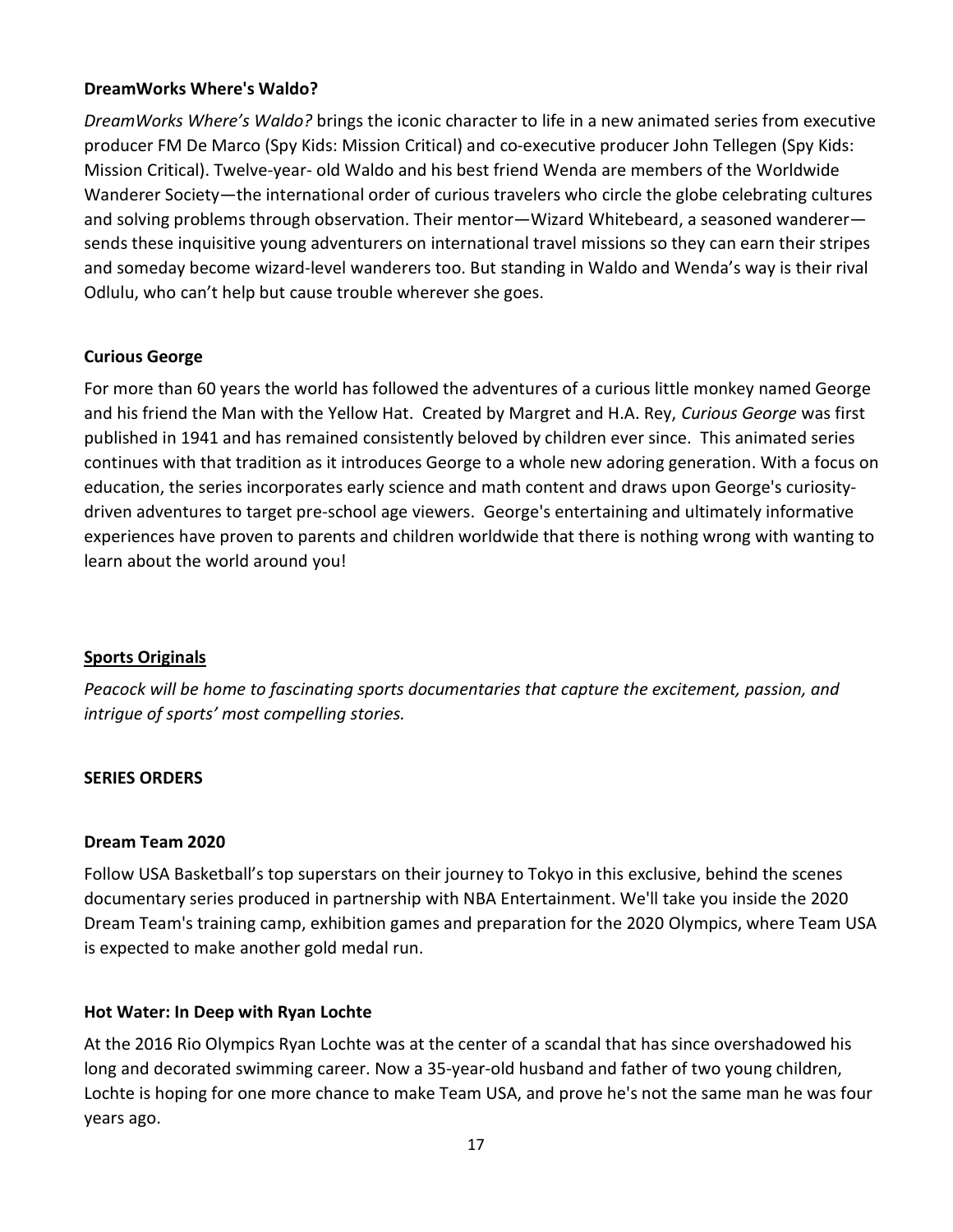## United States of Speed

From Jesse Owens to Carl Lewis to Maurice Greene, there is a proud tradition of sprinting success in the United States. However in recent years, Jamaica's Usain Bolt has been unbeatable at the Olympics. Now that the fastest man of all time has retired, meet the Americans who aim to put Team USA back on top in the sprints.

#### Run Through the Line

Nike founder Phil Knight and his friends take viewers through the creation of his world-renowned company and the ambitions he still chases at 81 years young. Based loosely on Knight's best-selling memoir, Shoe Dog.

#### The Greatest Race

You probably remember where you were when you saw it. Michael Phelps and his teammates had fallen hopelessly behind race favorite France in the 4x100 relay at the 2008 Beijing Olympics. In the final leg, 32-year-old American Jason Lezak was losing ground to Alain Bernard, the 100m world record holder and anchor of the seemingly unbeatable French team. Then the impossible happened. Hear from the swimmers on both sides of the epic relay as we revisit The Greatest Race.

#### Untitled Dale Earnhardt Jr. Series

Created and hosted by Dale Earnhardt Jr., this series is an exploratory look at great racing cathedrals of the past. Dale Jr. tells the stories of speedways that have been forgotten, abandoned, and overtaken by nature.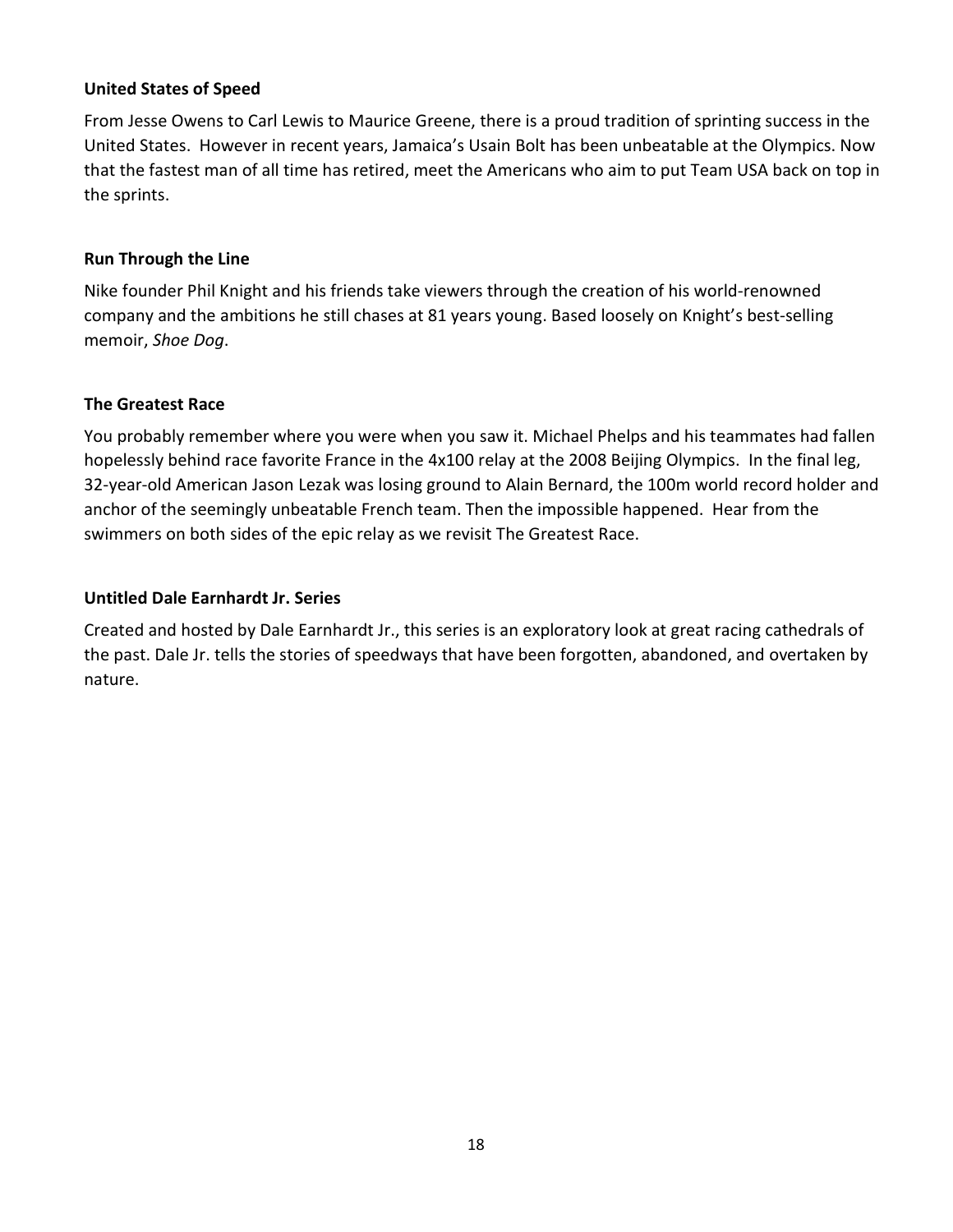## Scripted Series Library

Peacock will be home to the best scripted series library, including favorites like "The Office," "Parks and Recreation," and the Dick Wolf library ("Law and Order" & "Chicago" brands).

## Select Titles Coming in 2020/21 Include:

| 30 Rock                        | Leave it to Beaver    |
|--------------------------------|-----------------------|
| A-Team                         | Magnum P.I. (1980)    |
| <b>Bates Motel</b>             | Married With Children |
| <b>Battlestar Galactica</b>    | Miami Vice (1984)     |
| <b>Brooklyn Nine-Nine</b>      | Monk                  |
| Chicago Fire                   | Murder She Wrote      |
| Chicago Med                    | New Amsterdam         |
| Chicago P.D.                   | Parenthood            |
| Cheers                         | Parks & Recreation    |
| <b>Covert Affairs</b>          | Psych                 |
| Crossing Jordan                | Roseanne              |
| Downton Abbey                  | <b>Royal Pains</b>    |
| Everybody Loves Raymond        | Saturday Night Live   |
| Frasier                        | Saved by the Bell     |
| <b>Friday Night Lights</b>     | <b>Suits</b>          |
| Heroes                         | Superstore            |
| House                          | The George Lopez Show |
| Jeff Foxworthy Show            | The Mindy Project     |
| King of Queens                 | The Office            |
| Knight Rider                   | The Purge             |
| Law and Order                  | Two and a Half Men    |
| Law and Order: Criminal Intent | Will & Grace          |
| Law and Order: SVU             | Yellowstone           |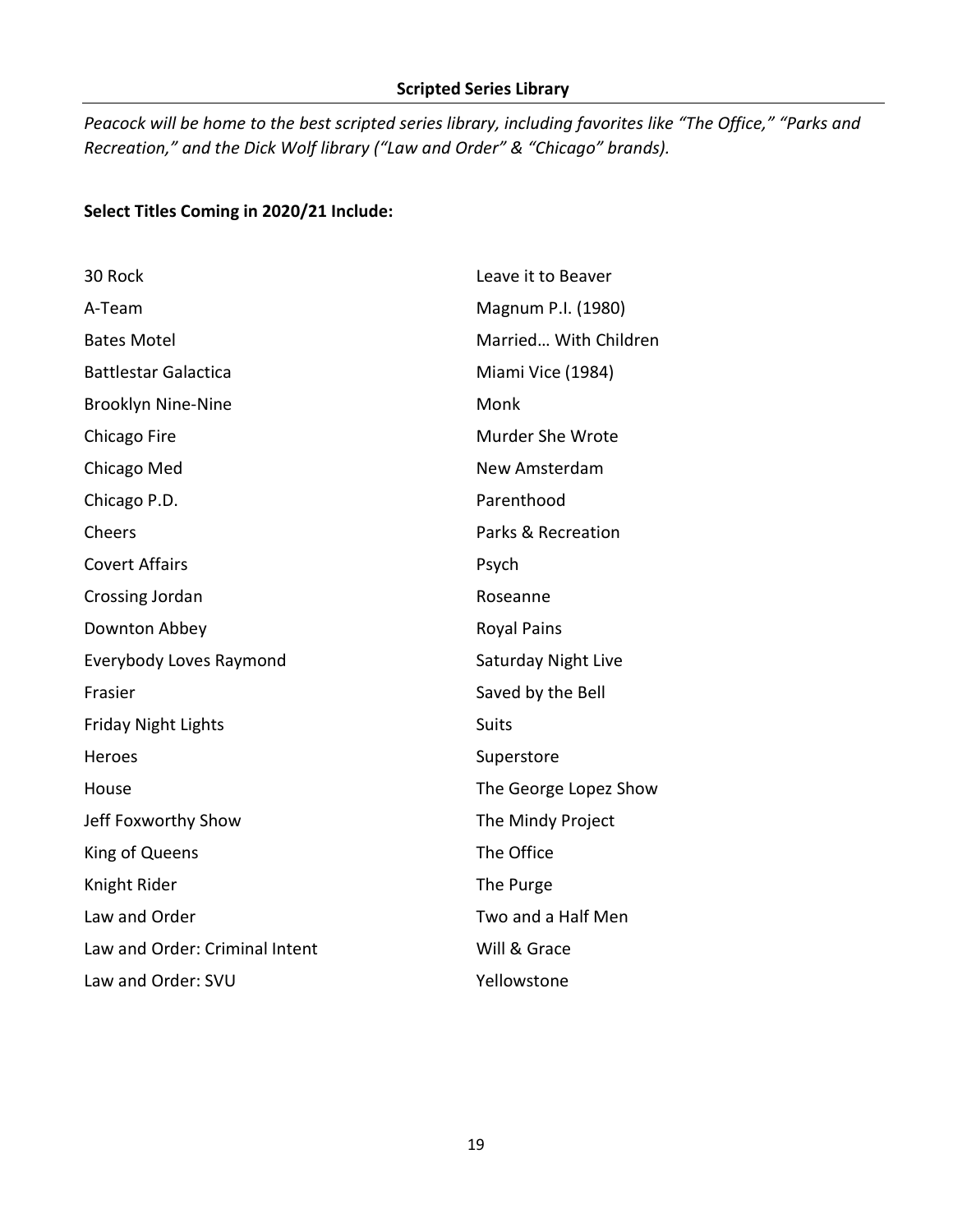Peacock will be a destination for premier unscripted content, with drama, food, crime, and more, including the most popular franchises on TV today.

## Select Titles Coming in 2020/21 Include:

American Greed American Ninja Warrior Bad Girls Club Below Deck Botched Chrisley Knows Best Dateline Don't Be Tardy Face Off Flipping Out Hollywood Game Night Hollywood Medium Keeping Up with the Kardashians Killer Couples Lock-Up Married to Medicine Million Dollar Listing Paranormal Witness Snapped Southern Charm franchise Summer House The Profit The Real Housewives franchise Top Chef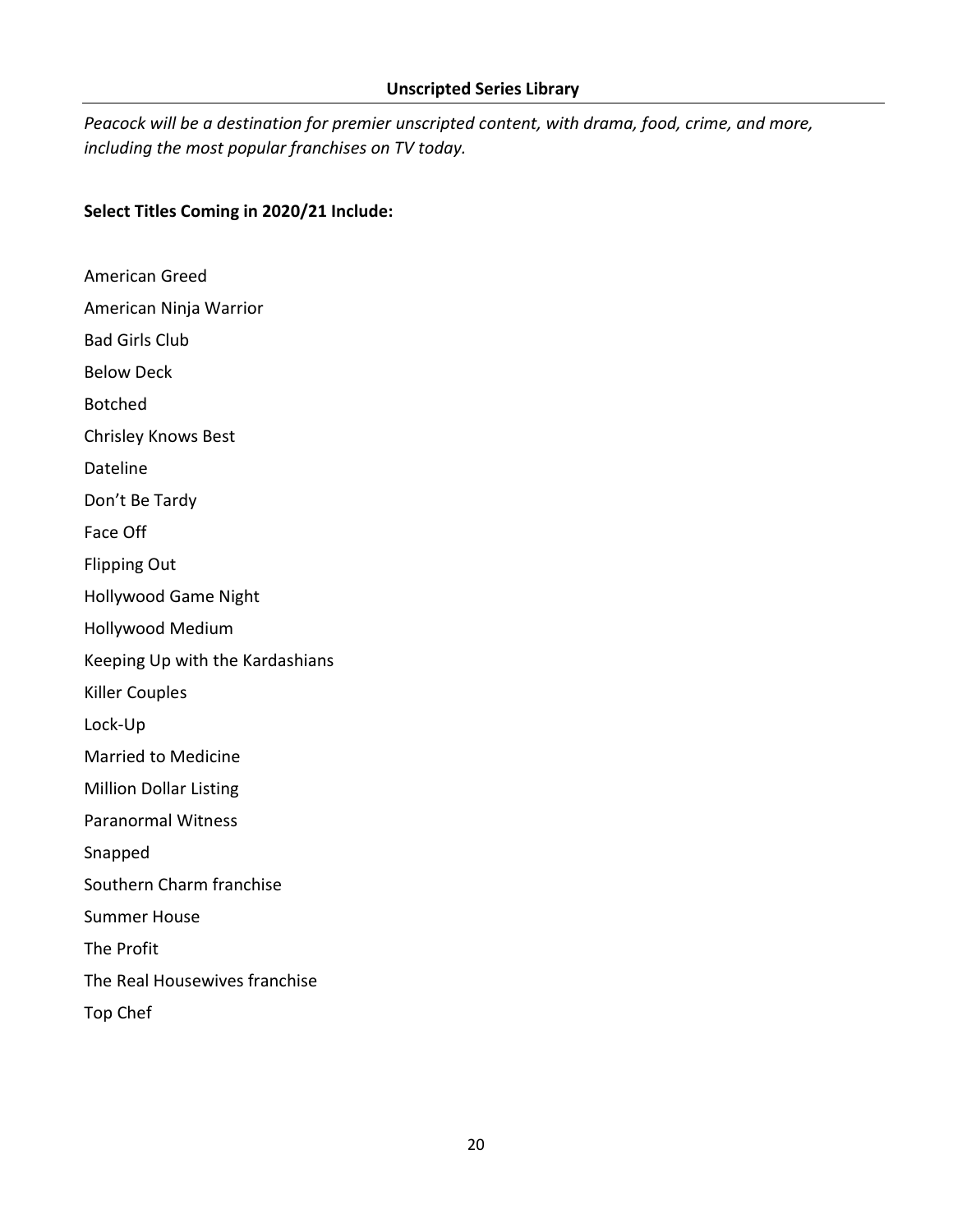Peacock will feature a library of top kids films and shows that range from new friends to characters beloved for generations.

#### Select Titles Coming in 2020/21 Include:

3-2-1 Penguins Beethoven Care Bears Cleopatra in Space Curious George library Father of the Pride Fievel's American Tail He-Man & Masters of the Universe Kody Kapow Madagascar: A Little Wild Maisy New Adventures of He-Man New Adventures of Zorro Postman Pat Punky Brewster (Animated) Sabrina the Teenage Witch She-Ra Shelley Duvall's Bedtime Stories The Chica Show The Mighty Ones TrollsTopia Voltron Force Voltron Defender of the Universe Woody Woodpecker Zafari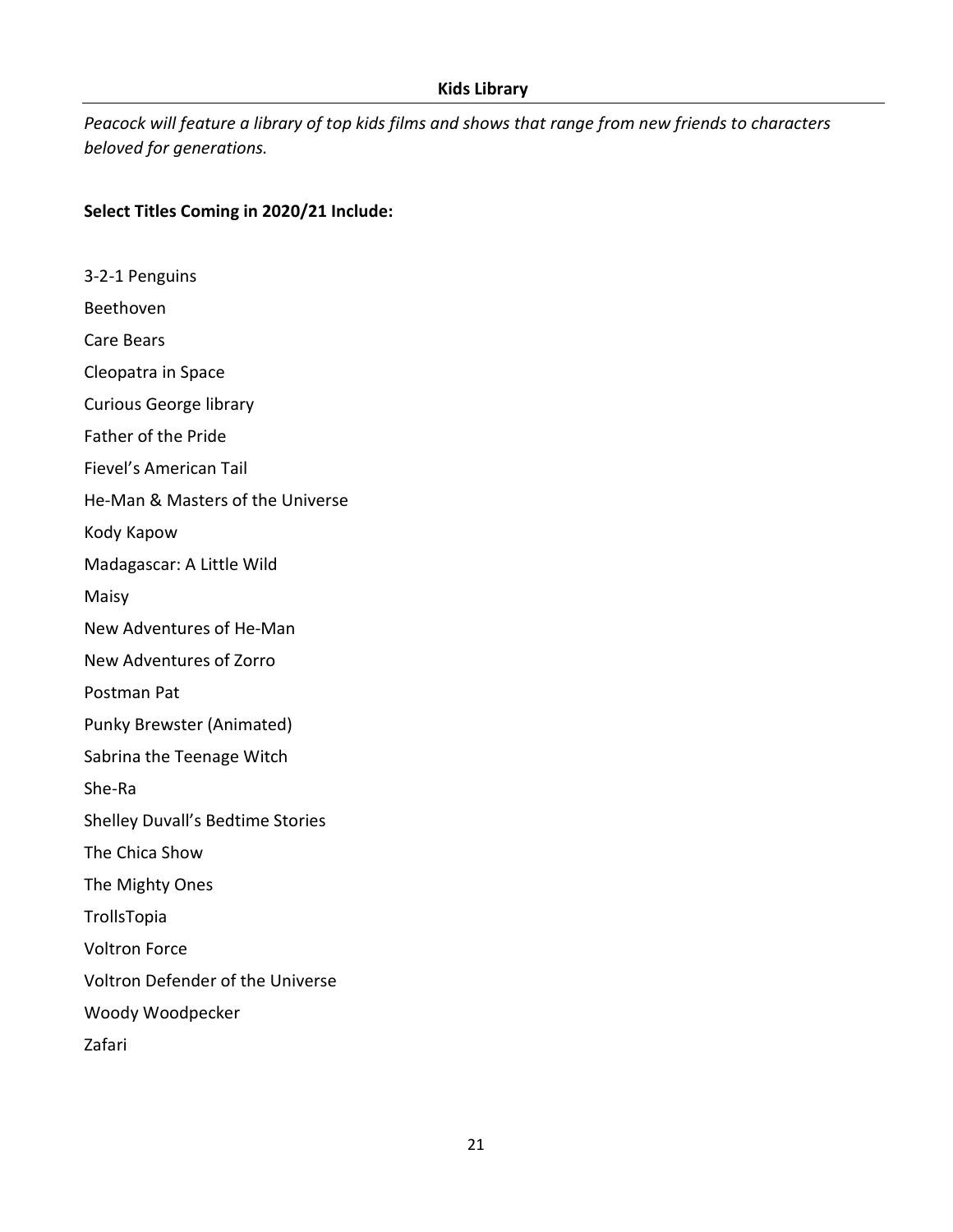#### Hispanic Library

Peacock will offer the large and growing U.S. Latino audience premium programming from the #1 Spanish-language network, Telemundo. The platform will feature popular library titles like "100 Días Para Enamorarnos," "Betty in NY," and "Preso No. 1."

#### Select Titles Coming in 2020/21 Include:

100 Días para Enamorarnos Al Otro Lado Del Muro Betty En NY Chiquis N' Control Corazón Valiente ¿Dónde está Elisa? El Barón El Chema El Rostro De La Venganza Guerra de Ídolos Historias De La Virgen Morena José José La Querida Del Centauro Larrymania Más Sabe El Diablo Mi Familia Perfecta Perro Amor Preso No. 1 ¿Quién es Quién? Reina De Corazones Relaciones Peligrosas Santa Diabla The Riveras Un Poquito Tuyo Victoria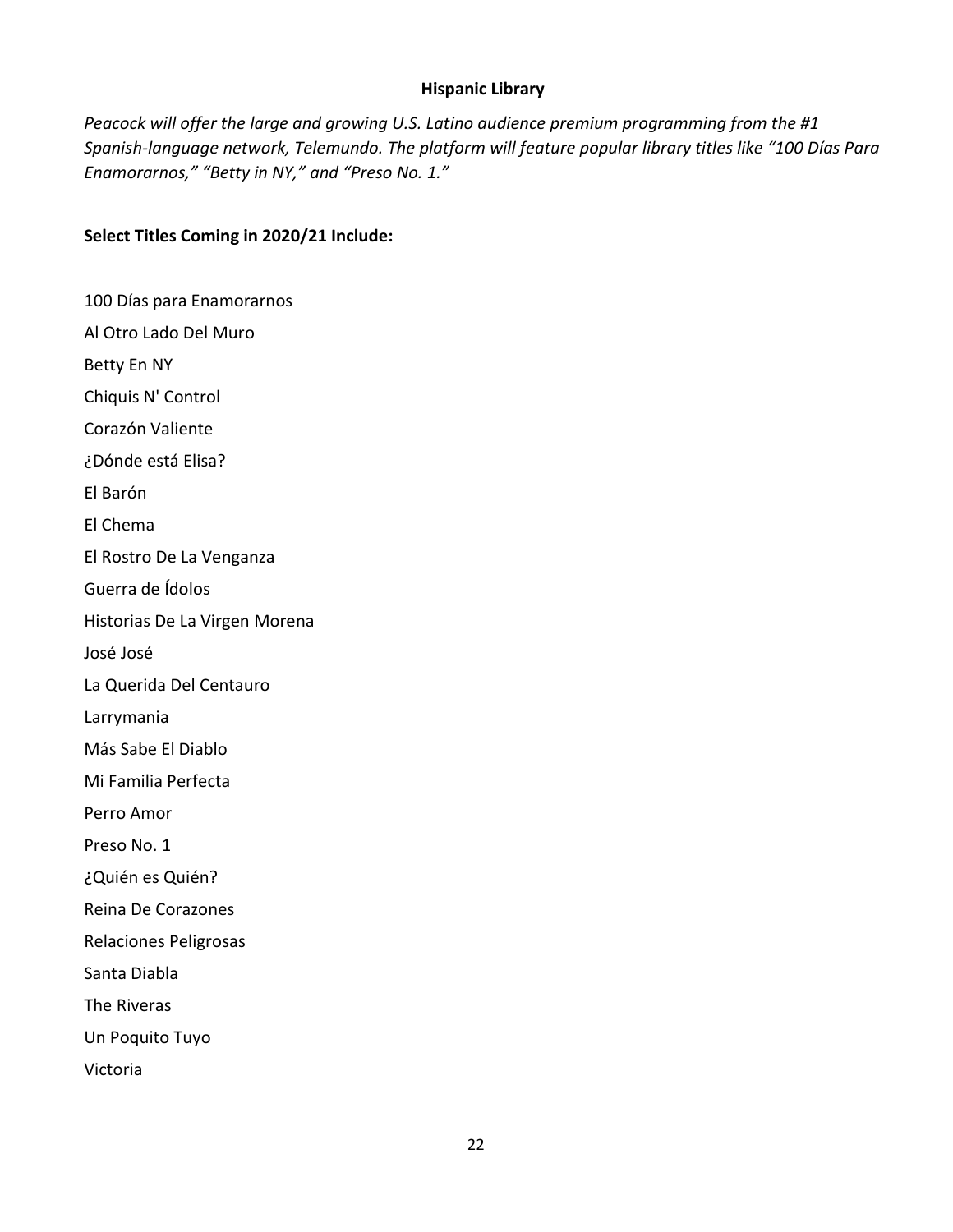Drawing from Universal, DreamWorks, Illumination, and Focus Features' extensive libraries, Peacock will offer over 600 titles.

## Select Titles Coming in 2020/21 Include:

| A Beautiful Mind                 | Heat (1986)                   | Sinbad                           |
|----------------------------------|-------------------------------|----------------------------------|
| American Gangster                | Hellboy II: The Golden Army   | Something New                    |
| American Pie                     | How to Train Your Dragon      | Spirit: Stallion of the Cimarron |
| American Psycho                  | It's Complicated              | Tale of Despereaux               |
| <b>Big Fat Liar</b>              | Jurassic Park                 | The Blair Witch Project          |
| Big Lebowski                     | Jurassic Park III             | The Blues Brothers               |
| Boss Baby                        | Jurassic Park: The Lost World | The Bourne Identity              |
| <b>Bridesmaids</b>               | Kicking & Screaming           | The Bourne Supremacy             |
| <b>Brokeback Mountain</b>        | King Kong                     | The Break-Up                     |
| <b>Bruno</b>                     | Knocked Up                    | The Breakfast Club               |
| Casino                           | Liar, Liar                    | The Croods                       |
| Changeling                       | Little Fockers                | The Fast and The Furious         |
| Chicken Run                      | Little Rascals                | The Fast and the Furious:        |
| Children of Men                  | Love Happens                  | <b>Tokyo Drift</b>               |
| Cinderella Man                   | Mamma Mia!                    | The Good Shepherd                |
| Dallas Buyers Club               | Meet Joe Black                | The Graduate                     |
| Definitely Maybe                 | Meet the Fockers              | The Kids Are Alright             |
| Despicable Me                    | Meet the Parents              | The Mummy                        |
| Devil                            | Moonrise Kingdom              | The Mummy Returns                |
| Do the Right Thing               | Parenthood                    | The Road to El Dorado            |
| Dune                             | Prince of Egypt               | The Scorpion King                |
| E.T. the Extra Terrestrial       | Psycho                        | <b>Trolls World Tour</b>         |
| Erin Brockovich                  | Ray                           | Waiting                          |
| Evan Almighty                    | Scent of a Woman              | Wanted                           |
| <b>Field of Dreams</b>           | Schindler's List              | What Dreams May Come             |
| <b>Forgetting Sarah Marshall</b> | <b>Shark Tale</b>             | You, Me and Dupree               |
| Get Him to the Greek             | Shrek                         |                                  |